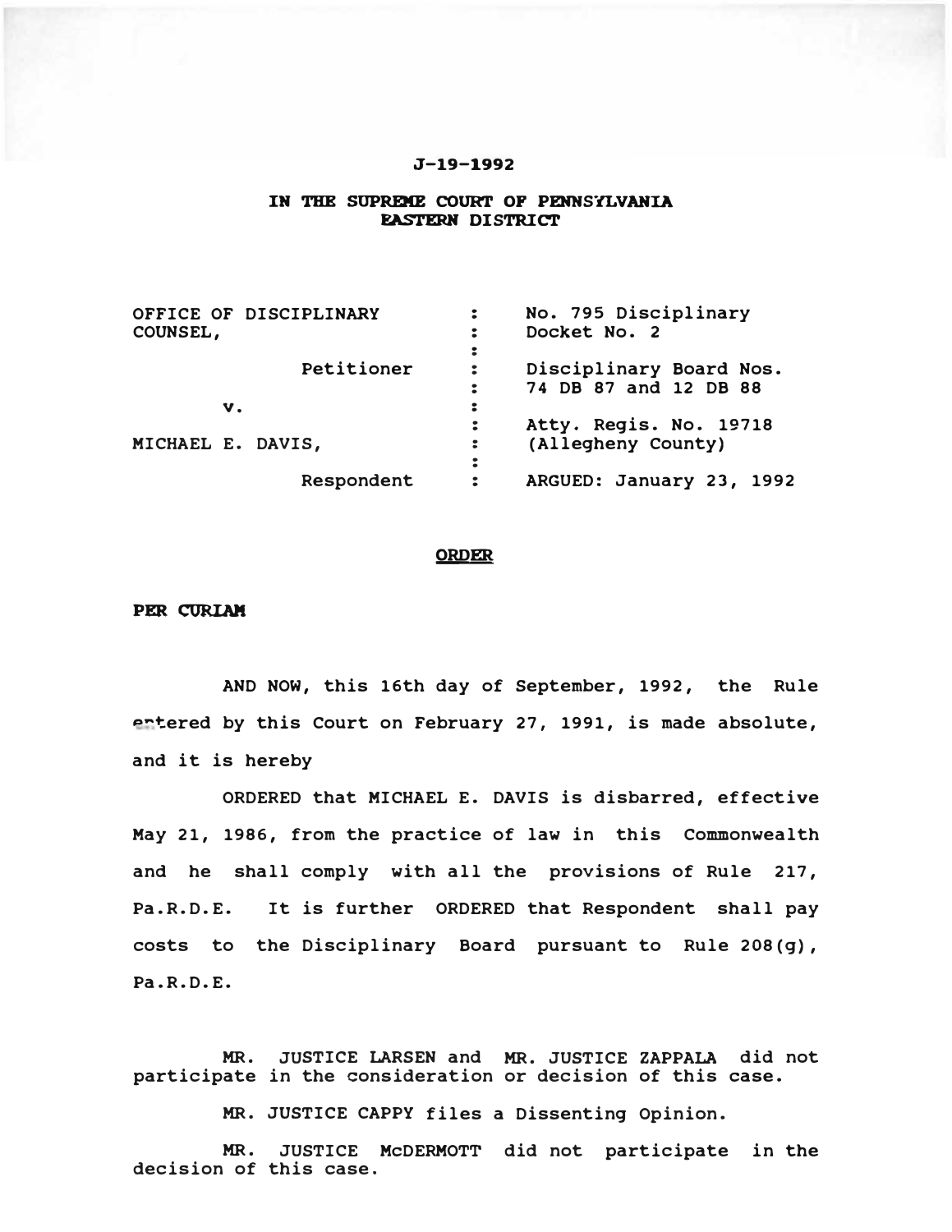## J-19-1992

## IN THE SUPREME COURT OF PENNSYLVANIA EASTERN DISTRICT

| OFFICE OF DISCIPLINARY | No. 795 Disciplinary<br>: |  |
|------------------------|---------------------------|--|
| <b>COUNSEL,</b>        | Docket No. 2              |  |
|                        |                           |  |
| Petitioner             | Disciplinary Board Nos.   |  |
|                        | 74 DB 87 and 12 DB 88     |  |
| v.                     |                           |  |
|                        | Attorney Regis. No. 19718 |  |
| MICHAEL E. DAVIS,      | (Allegheny County)        |  |
|                        |                           |  |
| Respondent             | ARGUED: January 23, 1992  |  |

# OPINION OF THE COURT

MR. JUSTICE PAPADAKOS\* **DECIDED: September 16, 1992** 

The disciplinary matter under review here encompasses two petitions for discipline filed by the Office of Disciplinary Counsel (ODC) charging Respondent with violations of the Code of Professional Responsibility for conduct which occurred in 1982-1983.

The first petition was filed on October 5, 1987, and docketed at No. 74 DB 87. Respondent was charged there with numerous Code violations involving improper venue in divorce cases for purposes of obtaining lower filing costs in his representation of Mrs. Michelle A. Dietrich and Mrs. Deborah R. Wescott.

<sup>\*</sup> Reassigned to this writer.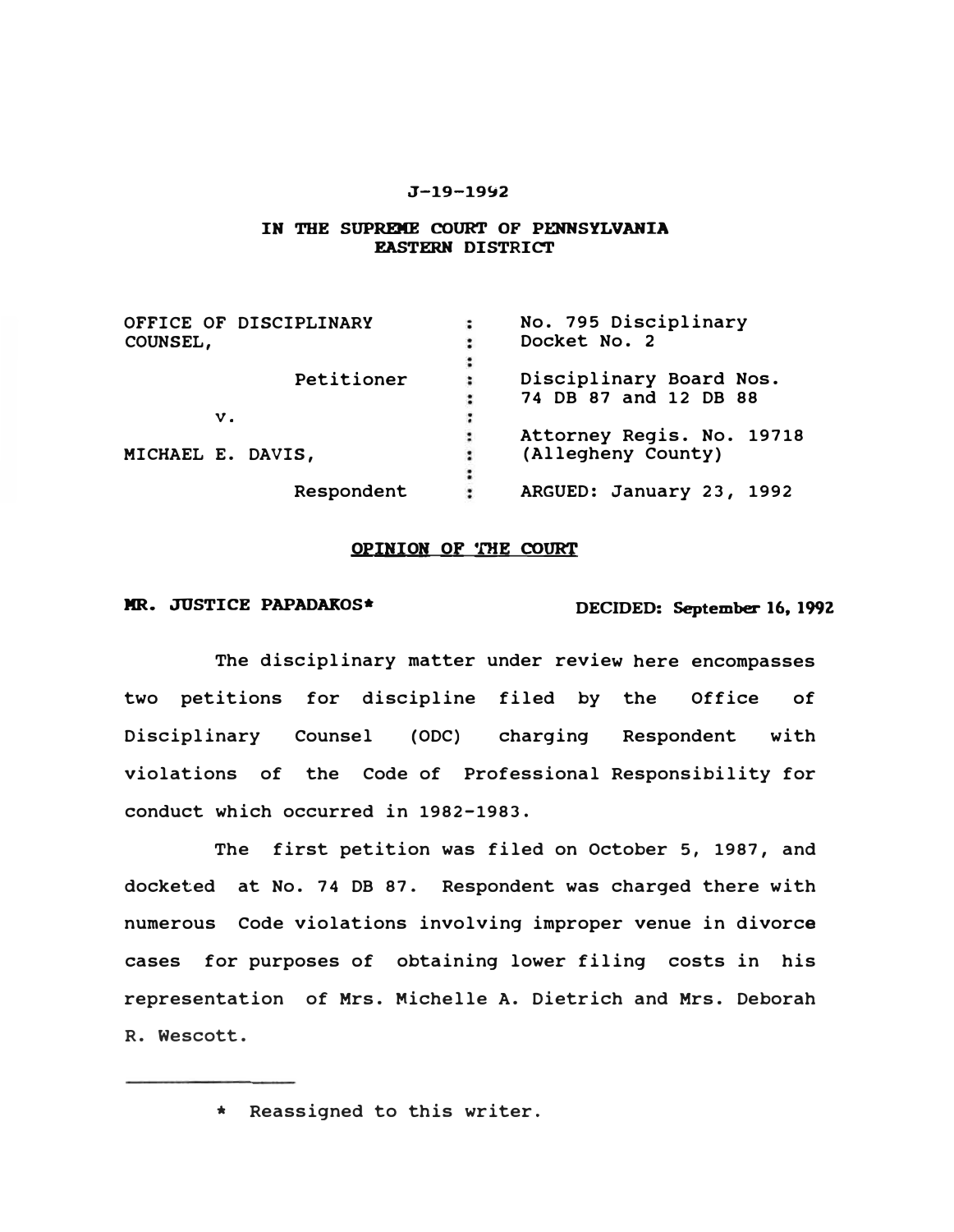A second petition was filed on February 12, 1988, and docketed at No. 12 DB 88. These charges of misconduct involved Respondent's failure to return master fees in divorce cases in Lancaster County and commingling of funds. This misconduct also took place in 1982 and 1983.

A Hearing committee considered both petitions, found that Respondent had committed serious breeches of discipline, and also taking into account his numerous other violations, recommends disbarment. By contrast, the Disciplinary Board, while deciding that several Code rules had been broken, recommends suspension for six months to run concurrently with his last suspension dated January 18, 1985. Disciplinary Counsel urges us to reject the report of the Disciplinary Board in favor of the Hearing Committee's findings and disbar Respondent. For reasons listed below, we agree with the Hearing Committee and Disciplinary Counsel that disbarment is fully warranted in this case.

It is important to note that at present Respondent remains suspended from the practice of law pursuant to our order dated May violations.1 21, 1984, for other disciplinary

<sup>1</sup> Respondent was suspended three times by this Court: on May 21, 1984 (six months); on September 7, 1984 (one year, consecutive); and on February 28, 1985 (six months. consecutive); and on February 28, 1985 (six months, consecutive). He has also been subject to twenty-three informal admonitions, of which all but one were administered in 1982 and 1983. Respondent has not applied *tor*  reinstatement pending resolution of the instant complaints.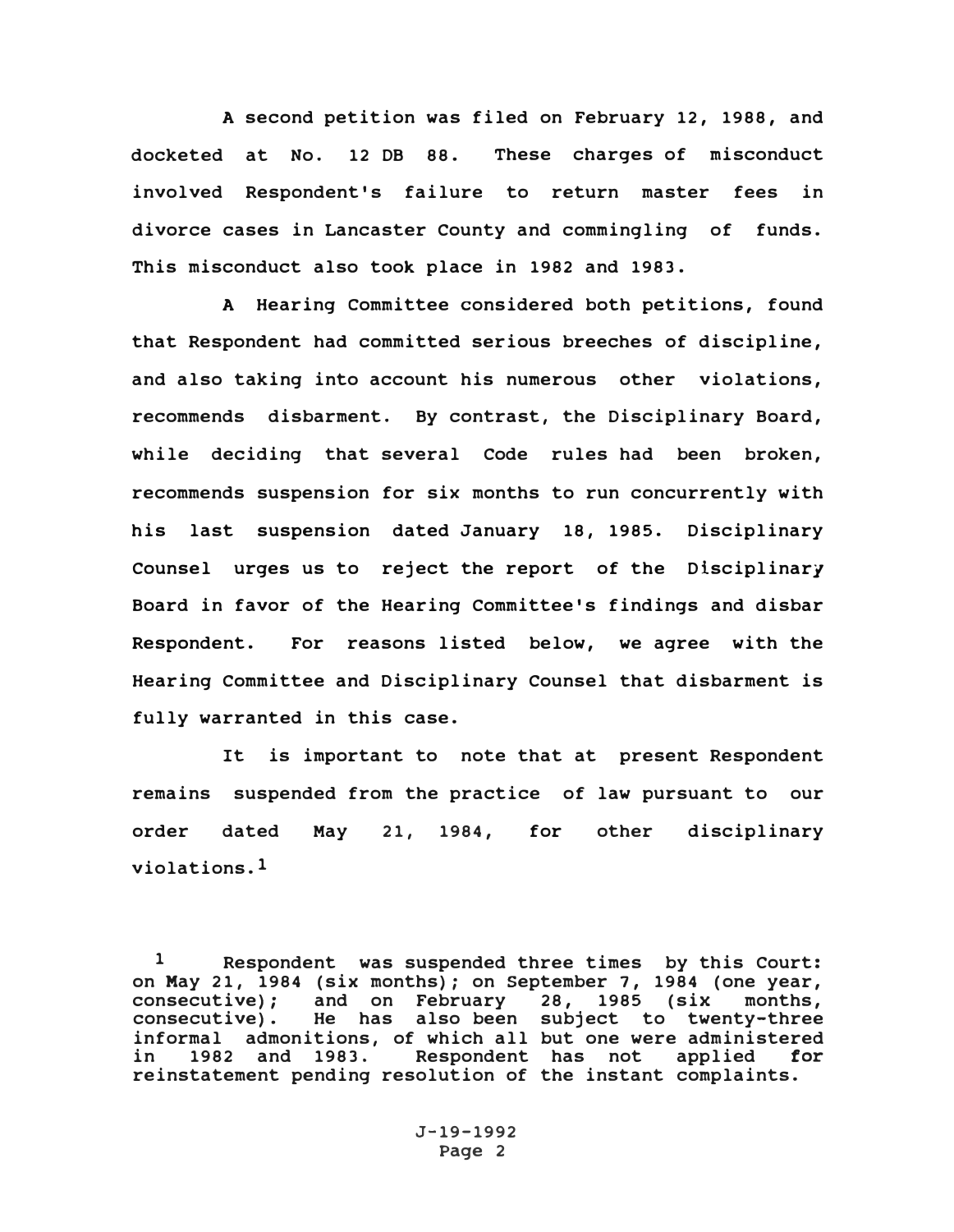# I. Factual and Procedural History <u>A. No. 74 DB 87</u><br>ge I: Mrs. Diet <u>Charge I: Mrs. Dietrich</u>

Following passage of the new Divorce Code in  $1980,$ <sup>2</sup> Respondent advertised widely his low cost services tor "No Fault" actions. It appears that he began accepting an average of over 100 cases per week. All of these cases were filed in Allegheny County regardless of the client's residence. Because of the large number of non-resident cases filed there, court officials insisted on strict enforcement of venue requirements. Respondent then began filing nonresident cases in Cameron County which charged the lowest filing fee for non-residents. on April 23, 1982, we ordered all president judges to observe the requirements of Pa.R.C.P. 1920.3 which provides that divorce actions must be brought only in the county where either the plaintiff or defendant resides.3

Respondent had undertaken representation of Mrs. Dietrich prior to our order of 1982 and planned to file in Cameron County. Following the order, however, he indicated

2 Act of 1980, April 2, P.L. 63, No. 26, 23 P.S. S 101, et seq.

As amended in 1989, the rule presently permits that a divorce action also may be brought in any county agreed upon by the parties.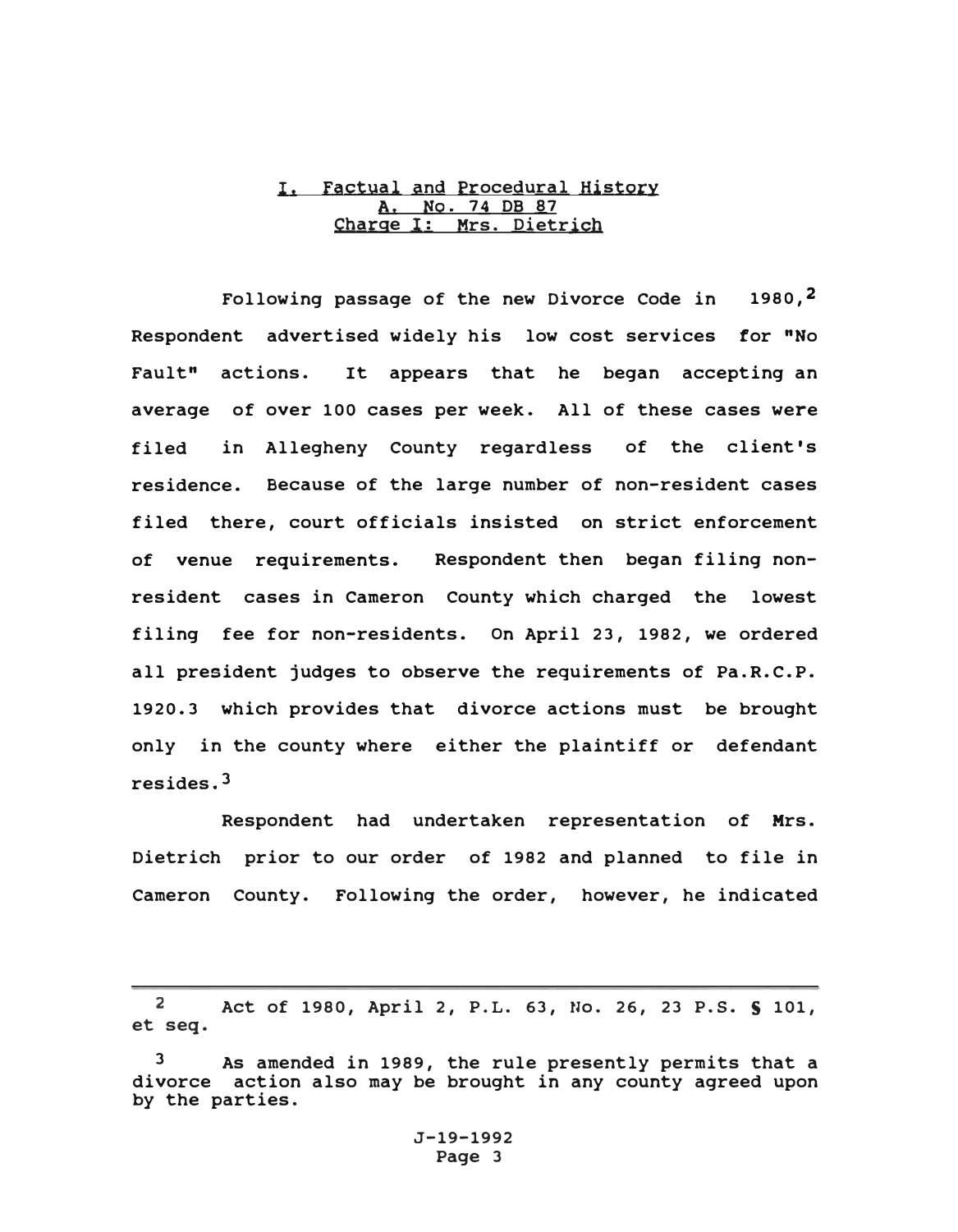to his client that he could not file in Cameron County. Mrs. Dietrich, whose permanent address was really Montgomery County, then told Respondent that she lived in Philadelphia with her aunt and that Montgomery County, which address appeared on correspondence with Respondent, was a temporary college address. Mrs. Dietrich filed the divorce complaint in Philadelphia. The court there, however, requested an affidavit for the Philadelphia address, and Respondent sent her the affidavit which she signed and which was presented in support of the Philadelphia domicile. At the scheduled hearing, which Mrs. Dietrich attended alone because she refused to pay additional attorney fees, the court confronted her with records from the Department of Welfare indicating that her permanent address was Montgomery county. Mrs. Dietrich then admitted that she lived in Montgomery County to where the divorce action was transferred for disposition.

The issue for our review is whether Respondent knew that Mrs. Dietrich lived in Montgomery County but counseled her to file in Philadelphia where fees were lower and sent a supporting affidavit which she signed affirming her status as a resident of Philadelphia.

The following relevant considerations also are taken into account in evaluating this issue. First, Respondent was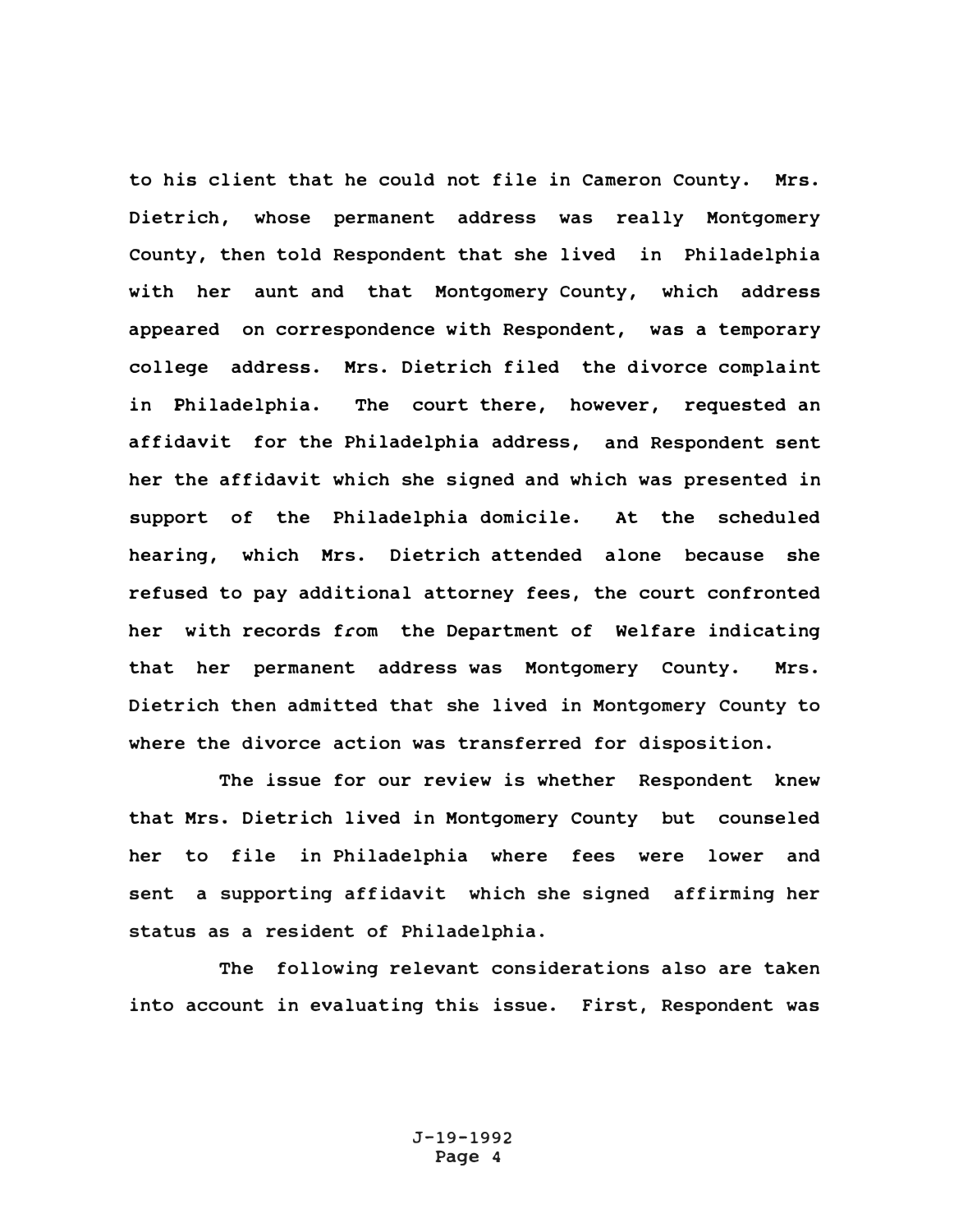aware that Mrs. Dietrich, and almost simultaneously Mrs. Westcott for that matter, was seeking to file her action in a county with the lowest costs. Secondly, once Mrs. Dietrich learned from Respondent that Philadelphia's fees were lower, she told him that she, in fact, lived in Philadelphia, and Respondent acted on this designation of her address by having her file a complaint and affidavit with the court in Philadelphia even though he had corresponded with her at the Montgomery County address.

As to the charges involving Mrs. Dietrich, Respondent has steadfastly denied that he ever counseled her to use the fictitious Philadelphia address in filing her complaint there. He insists that he inadvertently believed that the Montgomery County address was being used by his client as a mere convenience for receiving mail while he accepted her statement that she was a resident of Philadelphia. Any discrepancies on this matter were due to poor office management brought about by inexperience, failure to supervise his office staff properly, and most importantly the crush of a burgeoning caseload which forced him to work long hours for seven days per week.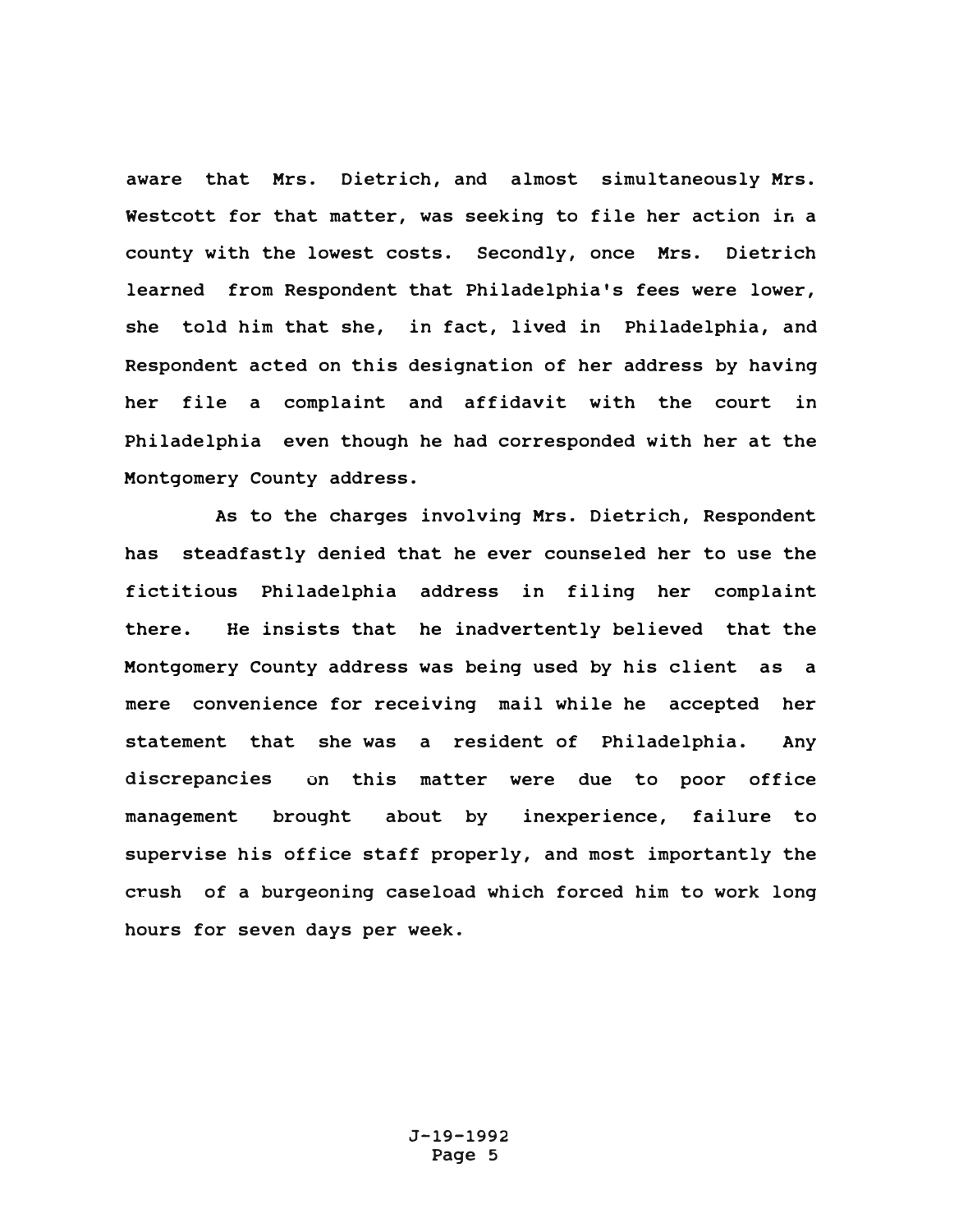These factors, he argues, led to specific filings which were not intentional on his part. The file jacket for Mrs. Dietrich's case, for example, lacked any notation that her Montgomery address "was merely a school address," as he testified in his defense (H.C.T., p. 54), while failures to investigate further were traceable to sloppy business procedure and secretarial mismanagement.4

On this basis, the Hearing Committee concluded that Respondent had committed the following violations of the Disciplinary Rules:

> DR 7-102(A) (6): participation in the creation of evidence which he knew was false;

> DR 7-102(A) (5): conduct prejudicial to the administration of justice in filing the complaint and affidavit upon statements of fact which he knew to he false;

> DR 7-102(A) (7): counseling a client conduct he knew to be fraudulent; illegal in and

> DR 7-102(A)(5): advising his client to make a false affidavit, constituting conduct prejudicial to the administration of justice;

<sup>4</sup> Respondent raised the doctrine of laches in his defense. The Disciplinary Board initially remanded the matter back to the Hearing Committee to consider the question of laches arising from the time lapse between the alleged misconduct in 1982 and the filing of the Petitions for Discipline in 1987 and 1988. The Hearing Committee determined that laches was not an issue, and reasserted its recommendation that Respondent be disbarred. The Board accepted this recommendation as to laches. We agree that the defense of laches is not applicable as Respondent contributed to the delay and has not demonstrated the requisite prejudice arising from such delay.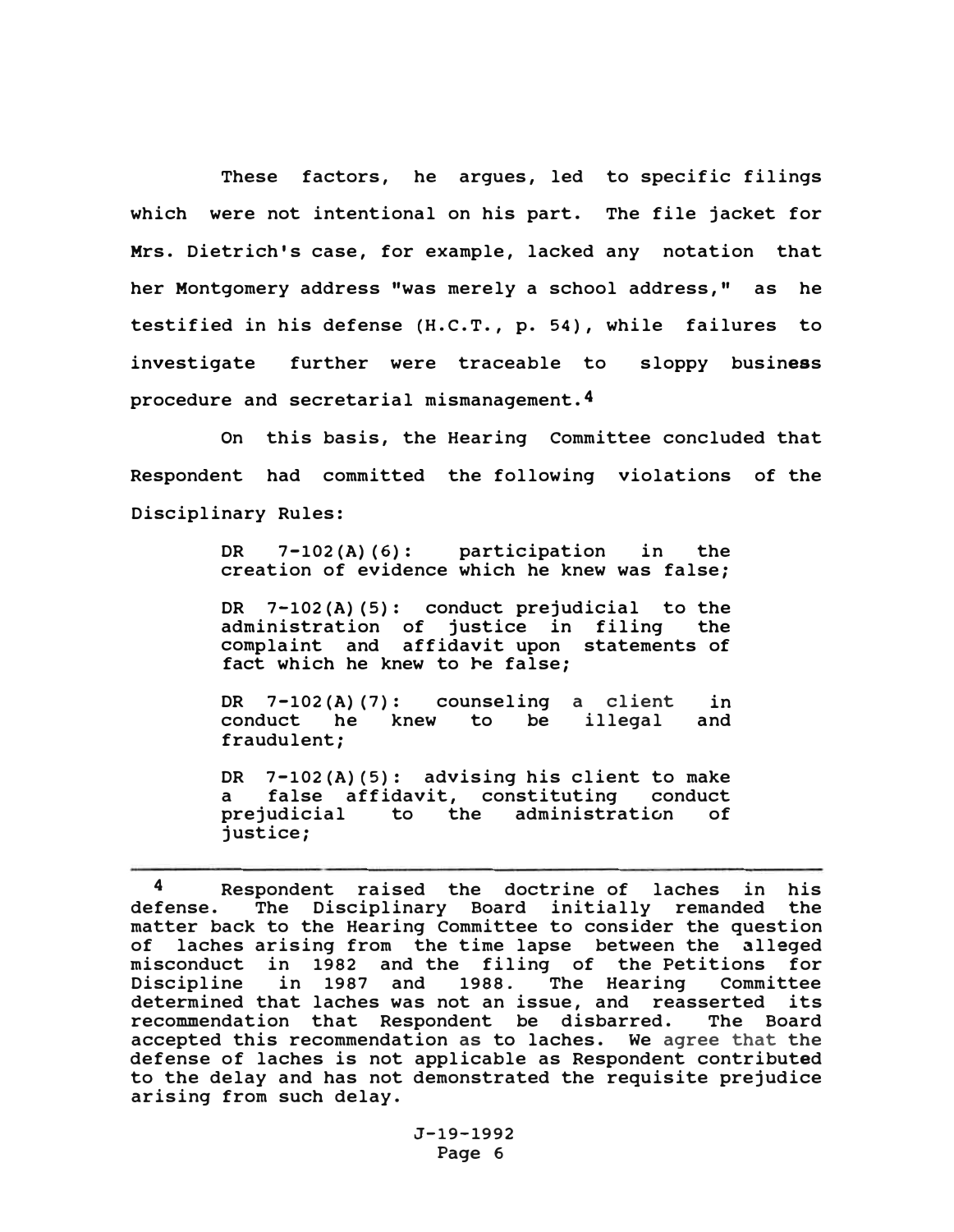DR 1-102(A)(4): conduct involving dishonesty, fraud, or misrepresentation;

OR l-102(A) **(6):** co�duct reflecting adversely upon a lawyer's fitness to practice law.

The Committee's analysis found that Mrs. Dietrich was an "unsophisticated and unlearned person" who could not have decided to file in Philadelphia "unless she was advised by Respondent." In sum, the Committee believed that Respondent was the initiator and perpetrator of fraud on the court in relationship to the use of the fictitious address in Philadelphia. Respondent also could not be believed because he should "have examined Dietrich very closely" when the Philadelphia court requested an affidavit for residency. FUrthermore, "such conduct was a pattern and not simply an isolated error of judgment." The Committee took special note of the fact that Mrs. Dietrich's file jacket had a Montgomery County address without any notation that it was merely a college address.

The Disciplinary Board, on the other hand, arrived at somewhat different conclusions. Although Mrs. Dietrich appeared unsophisticated, "we are convinced that she was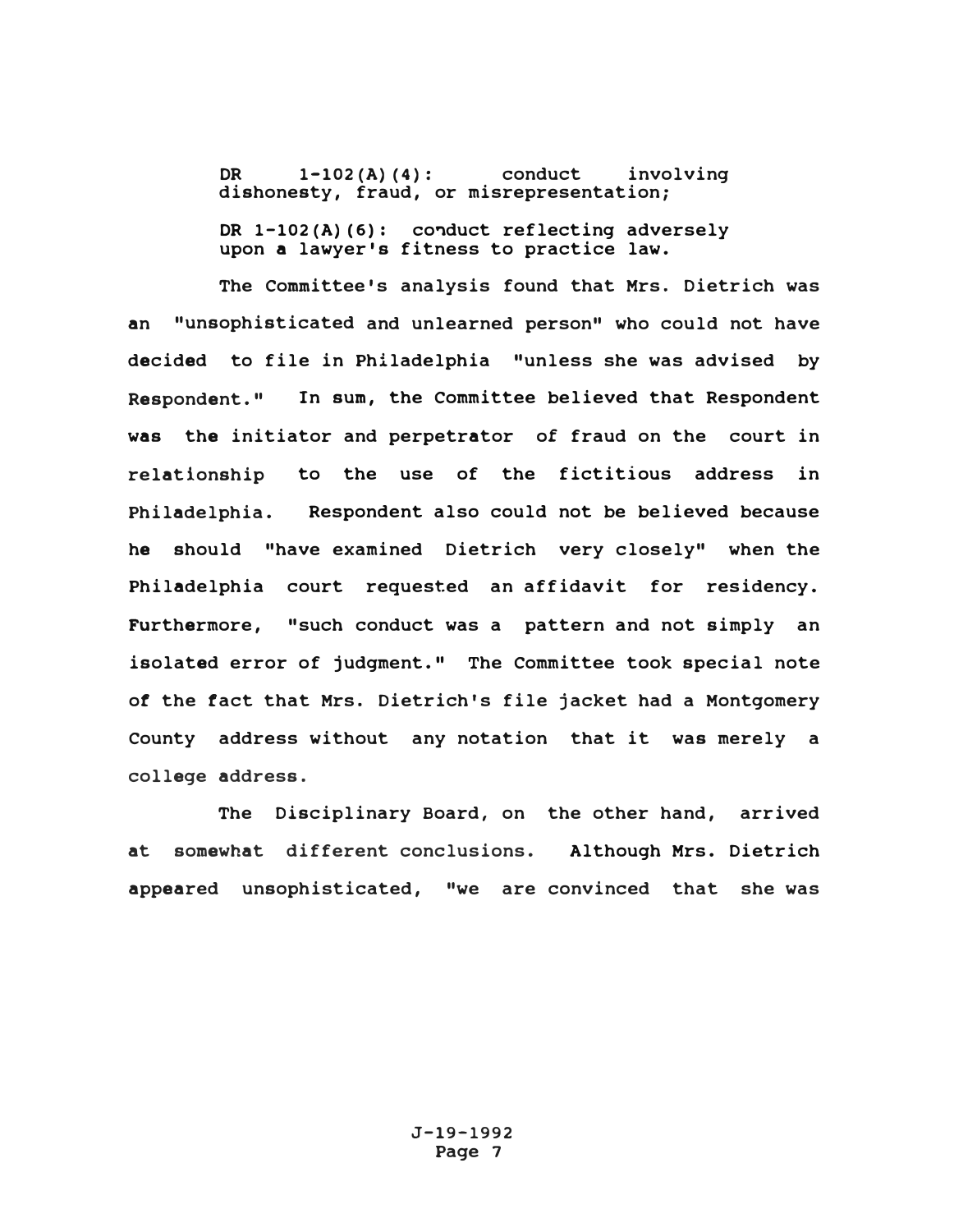astute enough to understand that if she lived in Philadelphia, the divorce •.. would be cheaper" (D.B.Rpt., p. 19). On the issue of whether Respondent knew that the Philadelphia address was fictitious, the Board's report appears contradictory. The report (at p. **9)** first concludes: "Given the circumstances surrounding this case, Respondent knew or should have known that Mrs. Dietrich did not live in Philadelphia and that the Court of Common Pleas of Philadelphia County did not have proper venue in this matter." At p. 19, however, the report states: "We believe that the Respondent filed the divorce complaint without knowing or having reason to know that Mrs. Dietrich's Philadelphia address was false."

The Board went on to conclude that Respondent is guilty of ignoring 11warning signals," such as two addresses and the request for an affidavit. These, however, in the Board's view were due to Respondent's inexperience and practice of law "like a mail order business." The Board, nevertheless, found that in Mrs. Dietrich's case, Respondent did violate DR 7-102(A)(6), participating in the creation of evidence (the affidavit) and DR l-102(A) (6), conduct adversely reflecting on fitness to practice (the affidavit). The Board held, nevertheless, that it was "not convinced that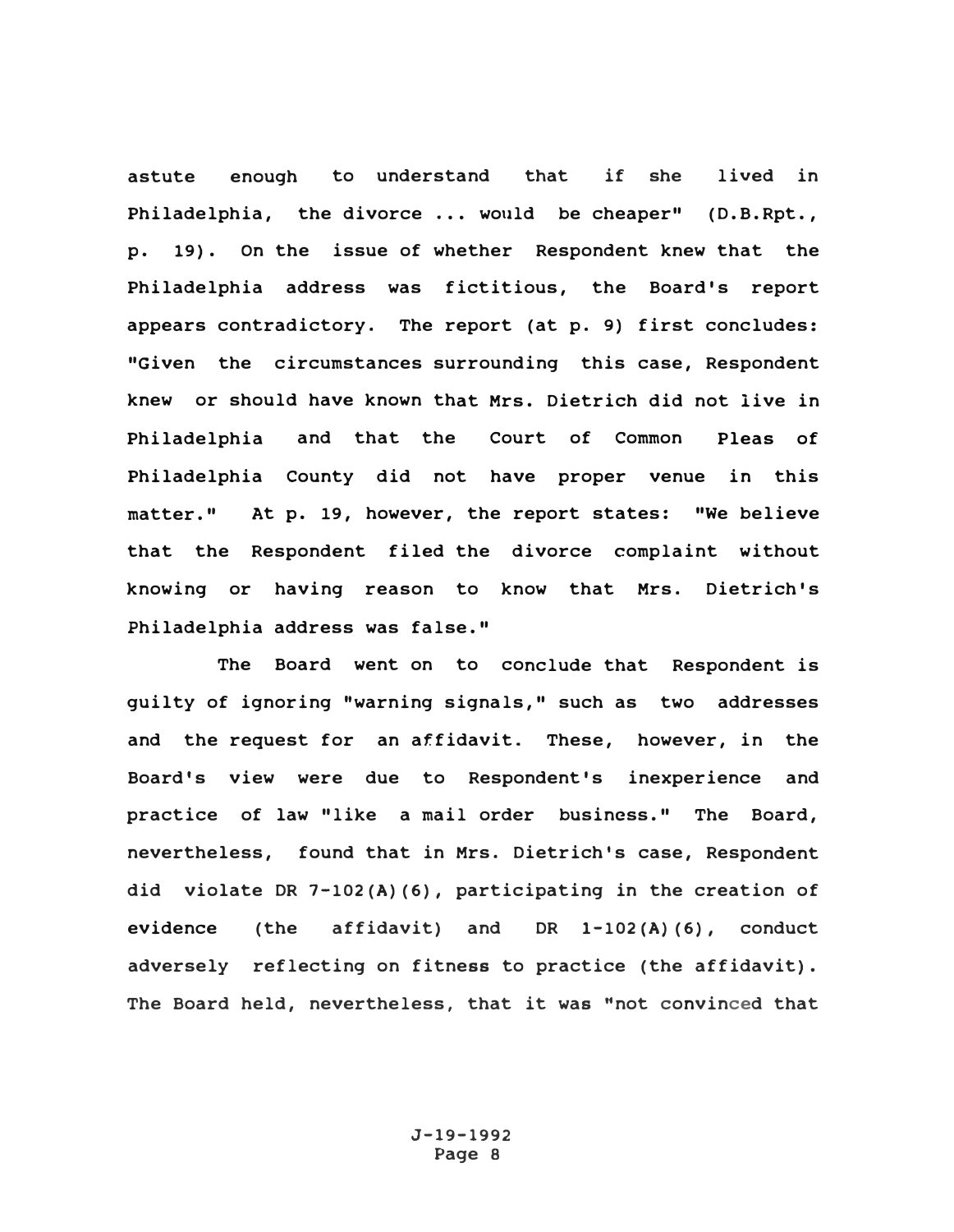his misconduct rises to the level of an intentional act" (D.B.Rpt., p. 20).

A critical piece of evidence before the Hearing committee and the Disciplinary Board was the testimony of Mrs. Dietrich that Respondent knew of and advised her to use the fictitious Philadelphia address. Mrs. Dietrich did not appear personally before the Hearing Committee; the Office of Disciplinary Counsel offered a stipulation that "Michael Davis told me to use my aunt's address in Philadelphia." Respondent stipulated as to how she would testify without stipulating that the unsworn statement was true but accepted its admissibility without the right of cross-examination.

The Hearing Comm�ttee report does not address the issue, but the Disciplinary Board concluded that "the stipulation is not credible" (at p. 18). Additionally, the Board found that Mrs. Dietrich lied about her address before the court in Philadelphia, a falsity which, in the Board's view, casts suspicion on all of her testimony.

# Charge II: Mrs. Wescott

Similar to the prior case and almost parallel in time, Mrs. Westcott, a resident of Montgomery County, retained Respondent to represent her in a divorce action.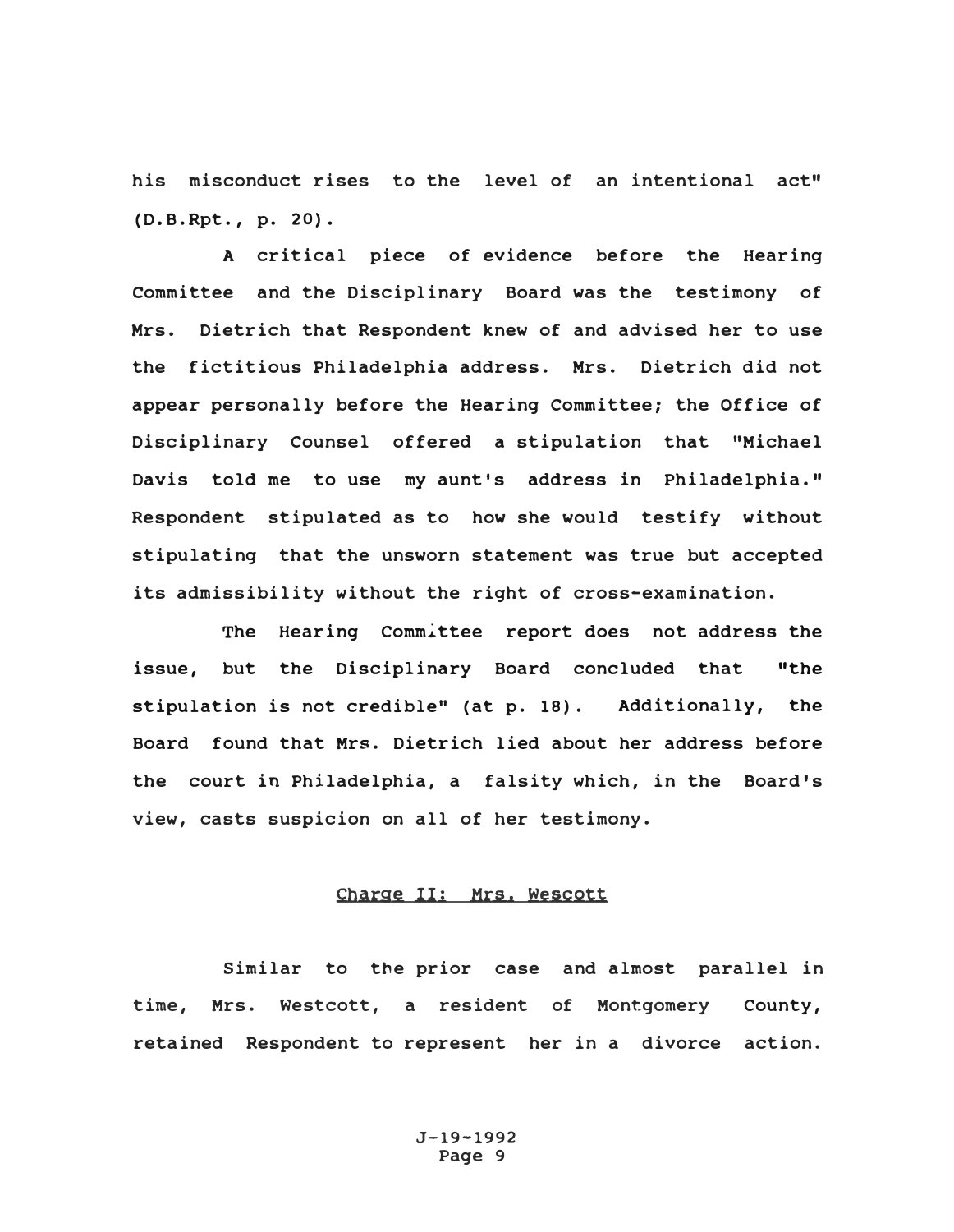Respondent informed her that he was barred from filing in Cameron County. A great deal of confusion followed. Mrs. Wescott fired Respondent, then rehired him; correspondence was missing, and her file could not be located; and there was a refund and repayment of fees. Except they they reveal once again poor office management, these factors are not pertinent to the issue at hand. The issue arises from the two facts that Mrs. Wescott told him that she lived at an address in Bucks County where he should file the complaint, and that she accused Respondent in the same stipulation of the Dietrich hearing of knowledge that the Bucks County address was false, but he still counseled her to use the fictitious address. We note that Respondent did not file a complaint in divorce for Mrs. Westcott in Bucks County or anywhere else prior to terminating his representation of this client.

The issues of this charge, therefore, are whether Respondent ever counseled Mrs. Westcott to use a fictitious address and whether his incredibly disorganized handling of her file led him to be neglectful in investigating the residency question.

The Hearing Committee determined that Respondent violated DR 7-102(A) (7) and DR 1-102(A) **(4).** The Disciplinary Board found no violations.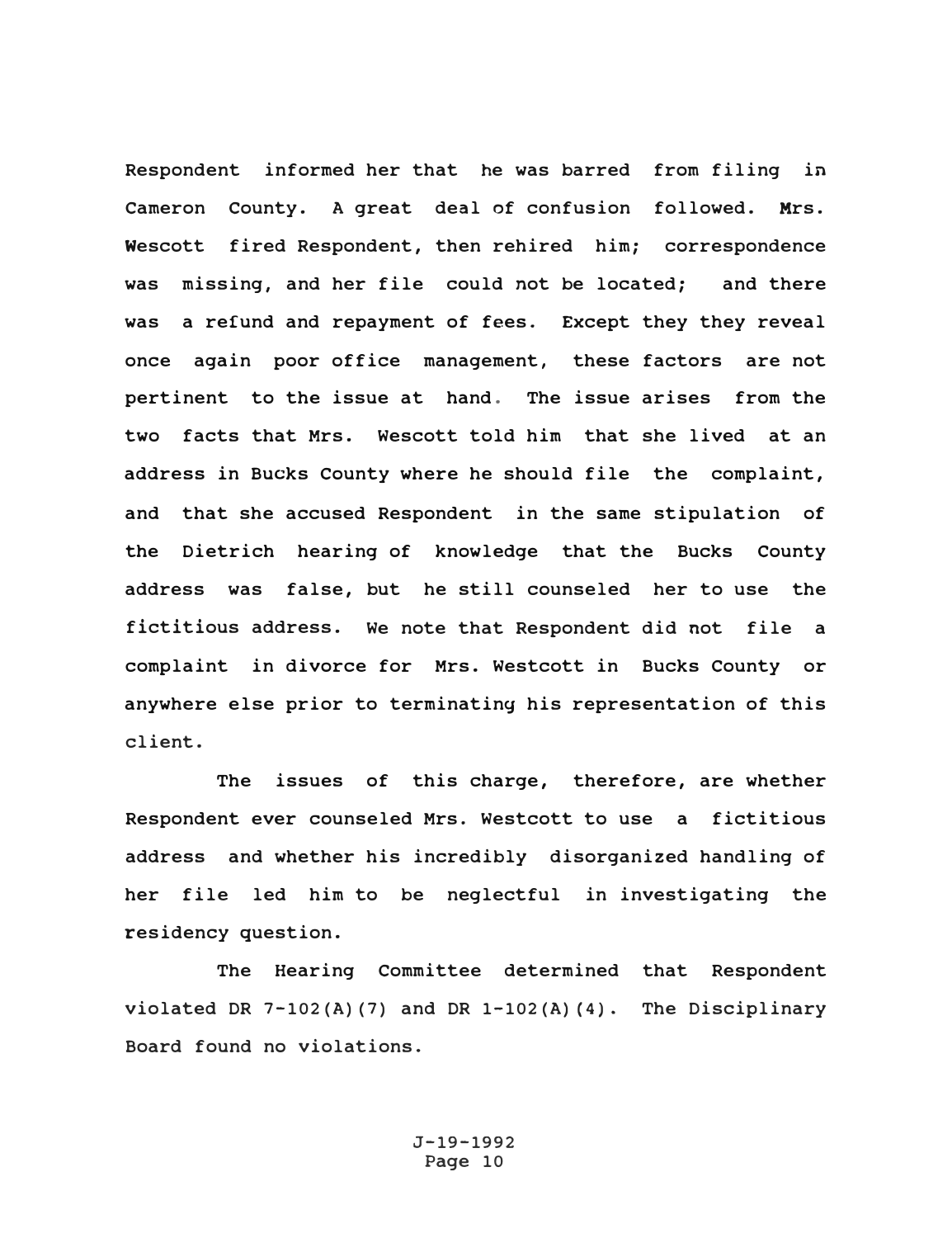# B. No. 12 DB 88

The facts indicate that between 1982 and 1984, Respondent represented seven clients in divorce actions in Lancaster County. During this period, Lancaster County required such plaintiffs to pay a master fee of \$50.00, refundable if the master was not employed in the case. Upon praecipe by Respondent, the fees paid by these clients were returned because a master was not used. The problem in this case arises because Respondent deposited them in the account of his partner, marked "Howard R. Singer Special Account" and failed to notify the clients that the money had been returned after he had closed representation. In September, 1986, after receiving an inquiry from the Office of Disciplinary Counsel regarding the fees, Respondent checked personally with Lancaster County officials to determine whether the fees had been returned and then refunded the proper amount to each client.

The Hearing Committee found that Respondent committed the following Code violations:

> DR 9-102(A): commingling of funds; OR 9-102(8) (1): failure to notify clients promptly of the return of funds; DR 2-110(A)(2): failure to deliver client property upon cessation of representation;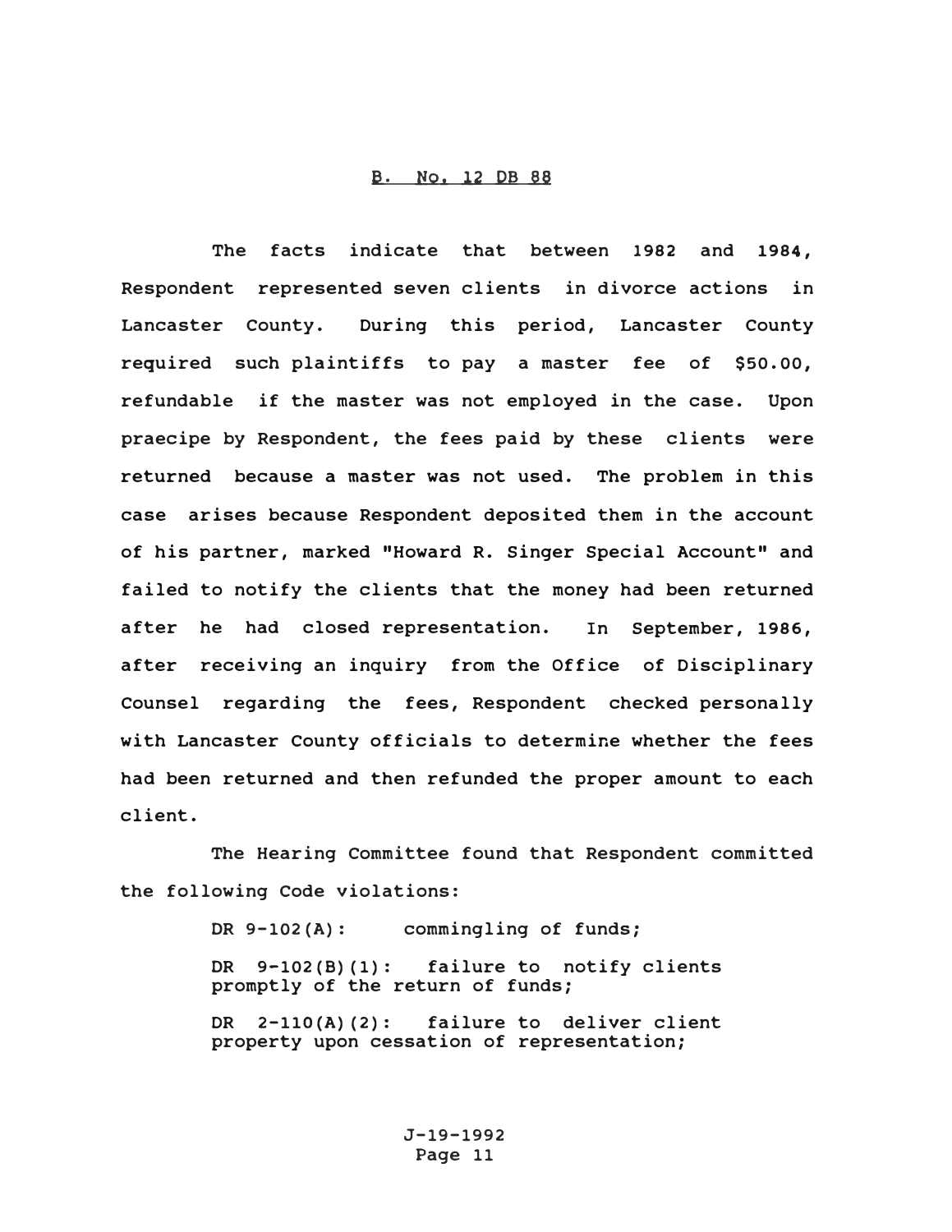DR 1-102(A)(6): conduct reflecting adversely on fitness to practice law.

The Disciplinary Board rejected the Hearing Committee's findings as to each Code violation either as being inapplicable under the facts or unsubstantiated by facts. Regarding the charge of commingling, the Board determined that Respondent's conduct, while the product of "ignorance," was not intentional. Respondent had admitted in testimony that he was not aware of a rule against commingling of funds. (D.B. Rpt., p. 22; Respondent's admission of "ignorance" of the commingling rule appeared in the Board's report at p. 13). The Board concluded further that all aspects of the problem of the master fees again was attributable to the fact that Respondent "did not seem to understand that practicing law is different than (sic) running other businesses." (Id., p. 23).

## II. Analysis and Conclusion

The history of this case presents us with starkly contrasting conclusions regarding the charges of Code violations brought against Respondent. our de novo review convinces us that the analyses and recommendations of the Hearing Committee are correct.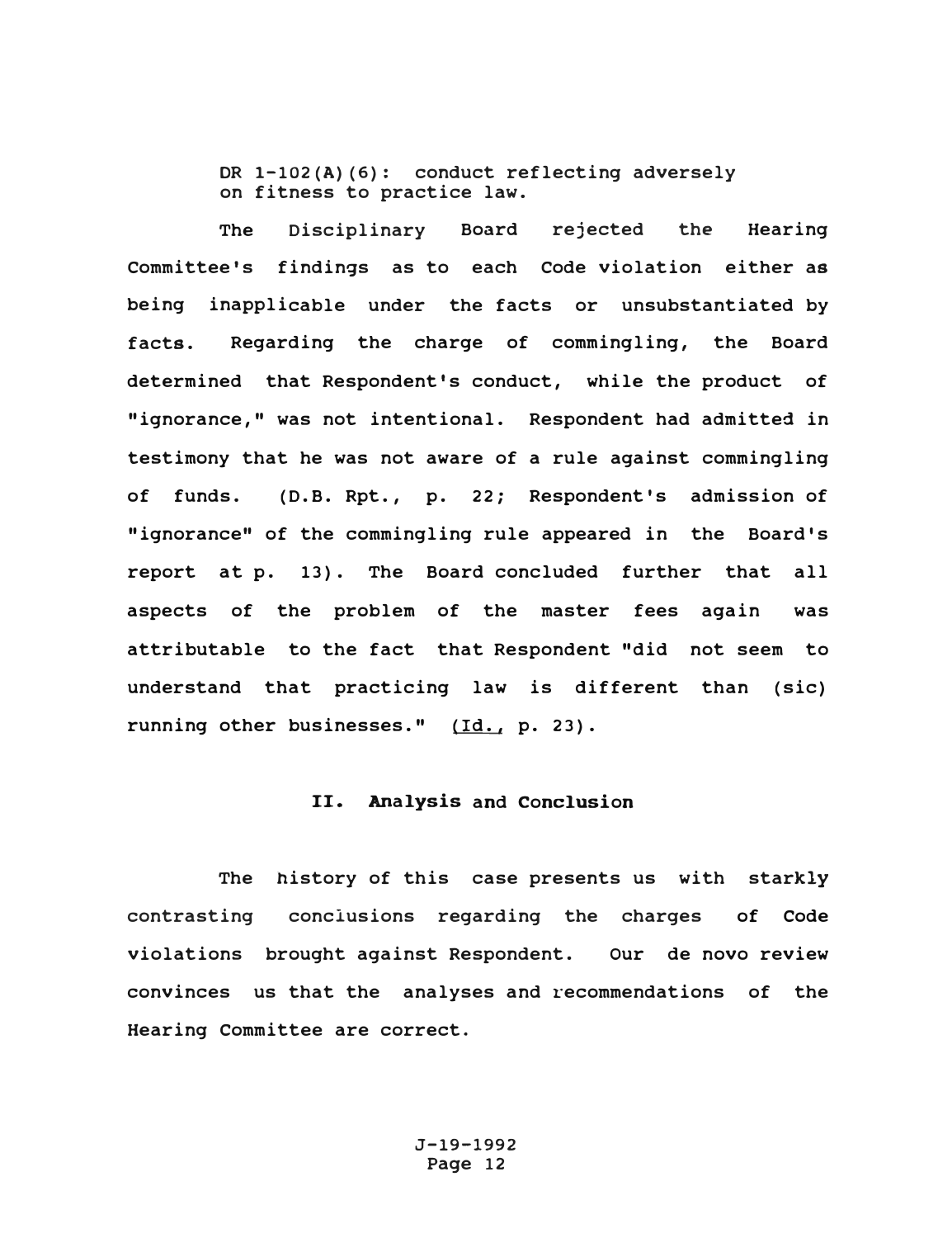First, we find that he had knowledge that both Mrs. Dietrich and Mrs. Westcott were filing divorce complaints in courts of improper venue but advised them to proceed. In the former's case, we take particular note of the affidavit he forwarded to the Court of Common Pleas in Philadelphia. In both cases, it would strain logic to presume that these clients would have had knowledge of lower court costs without prompting by a lawyer. The identical patterns of conduct in two parallel cases, moreover, creates an unmistakable pattern of intentional fraud on the courts of this Commonwealth. Mrs. Dietrich's false testimony before the Philadelphia court was the product of his advice.

On the issue of commingling, the Disciplinary Board determined that Respondent did not act intentionally to conceal the funds. DR 9-102(A) contains no requirement of an intentional act, but rather provides for strict liability.5

# DR 9-102 Preserving Identity of Funds and Property of a Client

(A) All funds of clients paid to a lawyer or law firm, other than advances for costs and expenses, shall be deposited in one or more identifiable bank accounts maintained in the state in which the law office is situated Continued on following page

<sup>5</sup> The Board cites to Office of Disciplinary Counsel Y. Lucarim, 504 Pa. 271, 472 A.2d 186 (1983), and Office of Disciplinary Counsel v. Knepp, 497 Pa. 396, 441 A.2d 1197 (1982), for the proposition that so far, at least, we have interpreted DR 9-102(A) to require an intent to convert commingled funds. Those cases merely address the Code violation in factual circumstances where an intent to convert was present.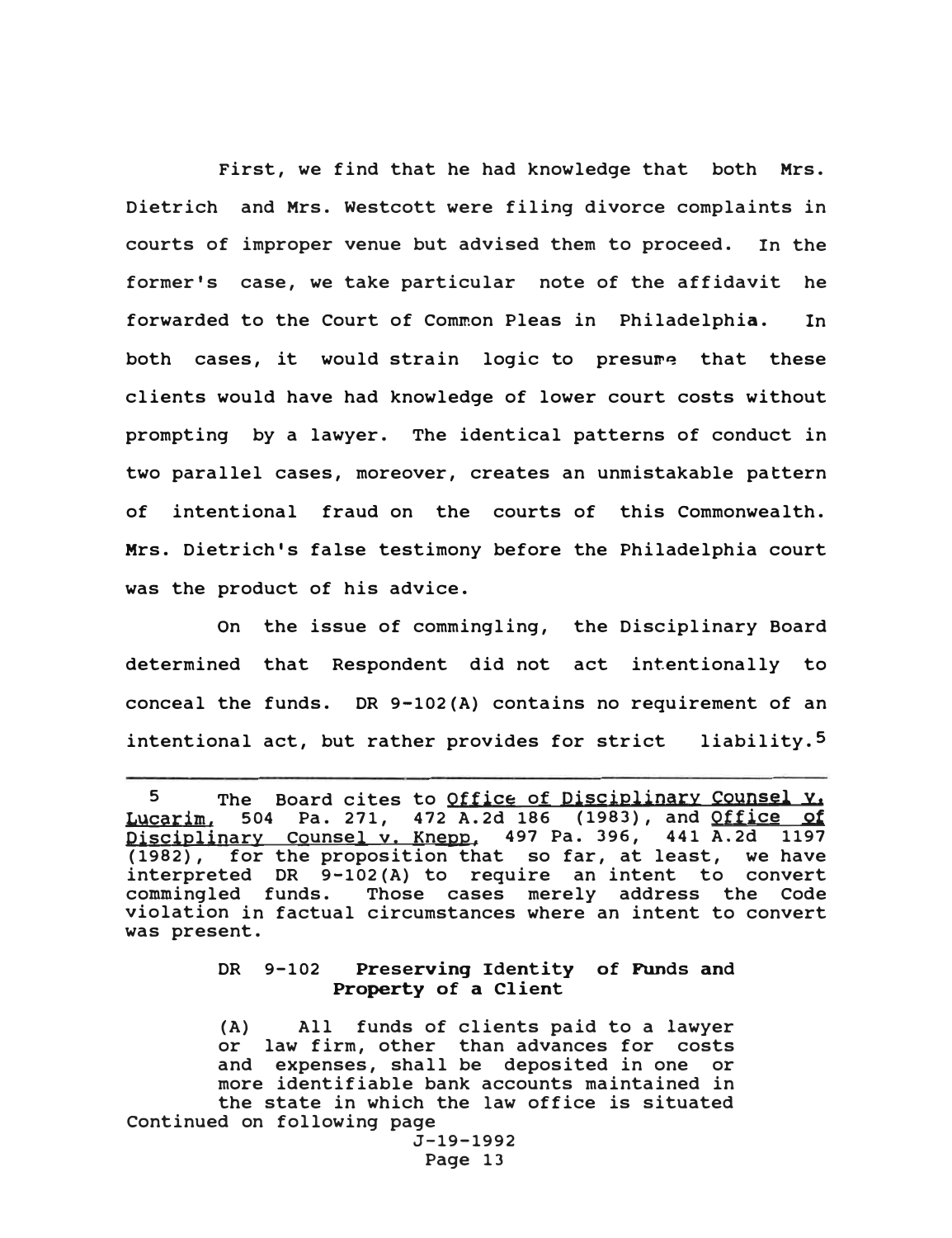We would be remiss at this point if also we did not reject out of hand the Board's curious suggestion that Respondent's ignorance of professional rules constitutes an excuse for his conduct.

| Continued from previous page<br>and no funds belonging to the lawyer or law<br>firm shall be deposited therein except as<br>follows:                                                                                                                                                                                                                                                                                             |
|----------------------------------------------------------------------------------------------------------------------------------------------------------------------------------------------------------------------------------------------------------------------------------------------------------------------------------------------------------------------------------------------------------------------------------|
| (1) Funds reasonably sufficient to<br>pay bank charges may be deposited therein.                                                                                                                                                                                                                                                                                                                                                 |
| (2) Funds belonging in part to a<br>client and in part presently or potentially<br>to the lawyer or law firm must be deposited<br>therein, but the portion belonging to the<br>lawyer or law firm may be withdrawn when due<br>unless the right of the lawyer or law firm to<br>receive it is disputed by the client, in<br>which event the disputed portion shall not be<br>withdrawn until the dispute is finally<br>resolved. |
| (B) A lawyer shall:                                                                                                                                                                                                                                                                                                                                                                                                              |
| (1) Promptly notify a client of the<br>receipt of his funds, securities, or other<br>properties.                                                                                                                                                                                                                                                                                                                                 |
| (2) Identify and label securities and<br>properties of a client promptly upon receipt<br>and place them in a safe deposit box or other<br>place of safekeeping as soon as practicable.                                                                                                                                                                                                                                           |
| $\mathcal{L}(\mathbf{a})$ and $\mathcal{L}(\mathbf{a})$ is a subsequently defined as $\mathbf{a}$ in the set of $\mathbf{a}$ is a set of $\mathbf{a}$                                                                                                                                                                                                                                                                            |

funds, securities, and other properties of a client coming into the possession of the lawyer and render appropriate accounts to his client regarding them. (3) Maintain complete records of all

(4) Promptly pay or deliver to the client as requested by a client the funds, securities, or other properties in the possession of the lawyer which the client is entitled to receive.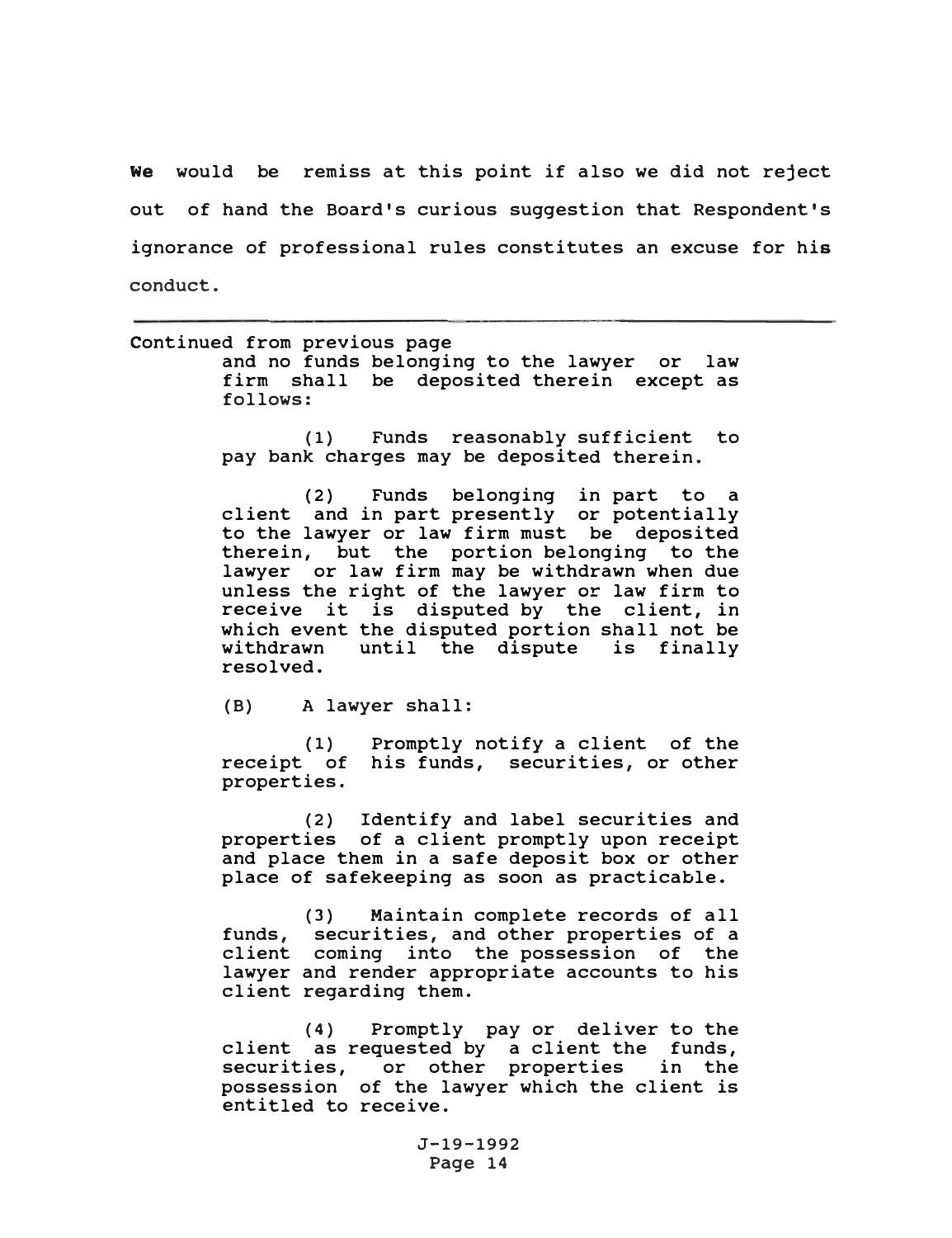Although neither Mrs. Dietrich nor Mrs. Wescott appeared before the Hearing Committee, the surrounding circumstances of their actions convince us that Respondent knowingly and intentionally guided their actions. In disciplinary cases, our standard of review is de novo, and we are not bound by the findings of the Hearing Committee or the Disciplinary Board, except as guidelines for judging credibility of witnesses. Deference must be given to the former as the trier who views the witnesses, Office of Disciplinary Counsel v. Campbell, 463 Pa. 472, 345 A.2d 616 (1975), as well as to the recommendations of the Board, Office of Disciplinary Counsel v. Costigan, 526 Pa. 16, 584 A.2d 296 (1990). Also see, Office of Disciplinary Counsel y. Kissel, 497 Pa. 467, 442 A.2d 217 (1982). While we require a preponderance of competent evidence which must have a persuasive influence, unprofessional conduct may be proven solely by circumstantial evidence. In re: Berlant, 458 Pa. 439, 328 A.2d 471 (1974); Office of Disciplinary Counsel Y. Grigsby, 403 Pa. 194, 425 A.2d 730 (1981). Lastly, we give weight to the horrendous disciplinary record compiled by Respondent. record of ignored"). See, Grigsby, 493 Pa. at 200 ("Respondent's repeated disciplinary violations cannot be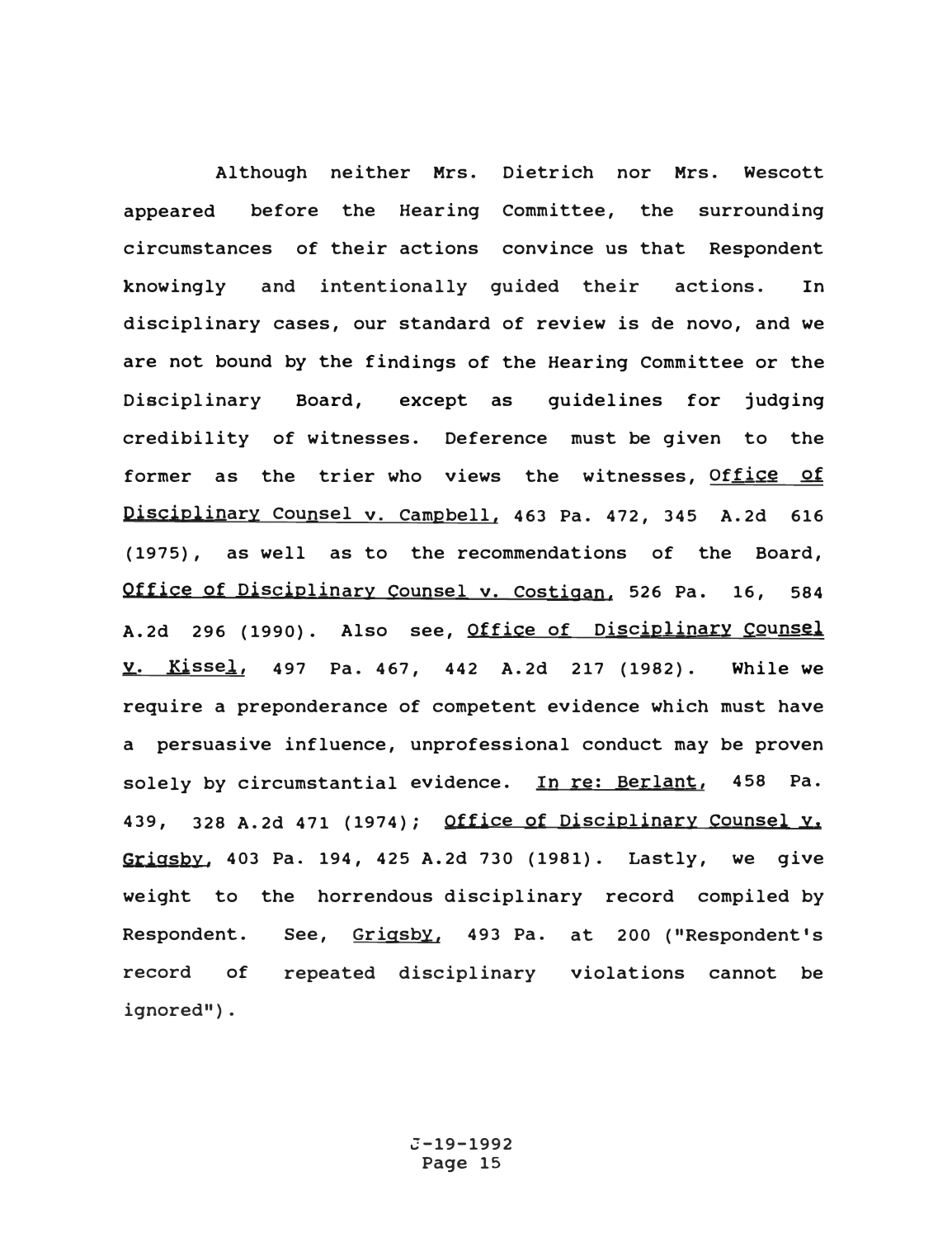Disbarment is the most serious form of disciplinary discipline. Pa. Rule of Disciplinary Enforcement 204(1); **Matter** of Leopold, 469 Pa. 384, 366 A.2d 211 (1976). It is our responsibility, nevertheless, to protect the public and preserve public confidence in the legal profession and the judicial system, Office of Disciplinary Counsel v. Lewis, 493 Pa. 519, 426 A.2d 1138 (1981}, even though we must proceed with due caution. E.q., In re: Shigon, 462 Pa. 1, 329 A.2d 235 (1974).

A pattern of misconduct, including neglect of legal matters, counseling clients to undertake dishonest acts in court proceedings, deceitful use of an affidavit, and commingling of entrusted funds, warrant disbarment. See, Office of Disciplinary Counsel v. Knepp, 497 Pa. 396, 441 A.2d 1197 (1982); Office of Disciplinary Counsel v. Ewing, 496 Pa. 35, 436 A.2d 139 (1981}; and Office of Disciplinary Counsel v. Herman, 493 Pa. 267, 426 A.2d 101 (1981). Even if we were to view Respondent's office mismanagement as a mitigating factor, which we do not, the sanction would remain the same. See, Knepp.

Our last duty is to address the issue of whether Respondent's misconduct should be overlooked because of his grossly inept and amateurish attempt to practice law in the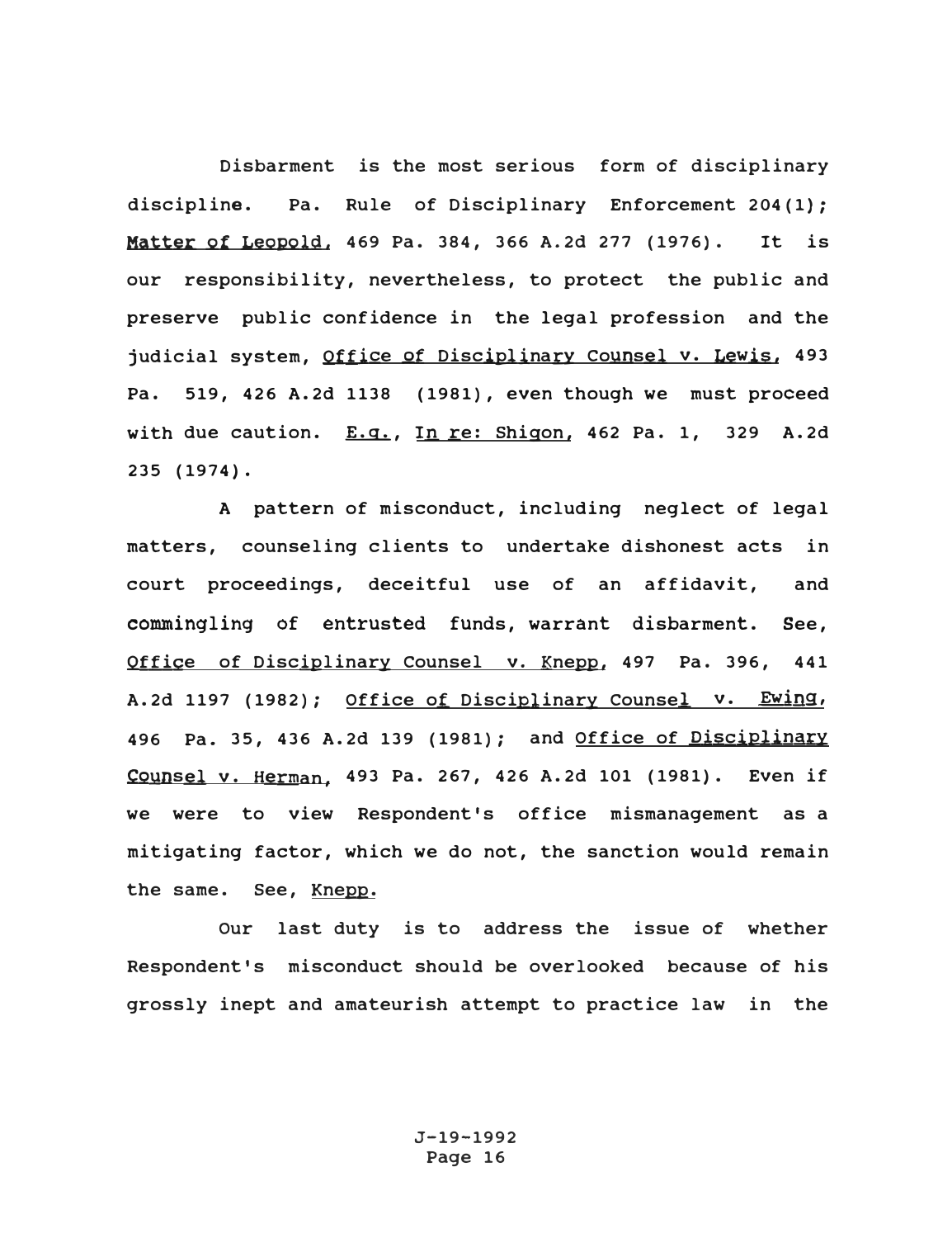face of an overwhelming case load. Respondent, and the Disciplinary Board, admitting that he should have uncovered the problems of improper venue and commingling had he not ignored warning signals, urge us to find that his careless office procedure prevented him from doing so, and that this is a valid defense. According to this view, what he should have known as a lawyer, but did not, is excusable because of the nature of his practice as a lawyer. His conduct, under this theory of the case, thereby was neglectful but not intentional.

We are not prone to accept arguments which stand professional responsibility on its head. Respondent's office practice may be an explanation, but certainly it is not a justification. The fact is that he knowingly and intentionally accepted a volume of cases far beyond his capacity to deal with. It is also a fact that he found no reason to famiiiarize himself with the rules of conduct for lawyers. such knowing and intentional acts formed the predicate for his conduct in the cases under review. Between his deliberate decision to practice in this fashion and the instant citations of misconduct, there exists a causal link that any first-year law student would have foreseen or corrected. As he sowed intentionally, so did he reap the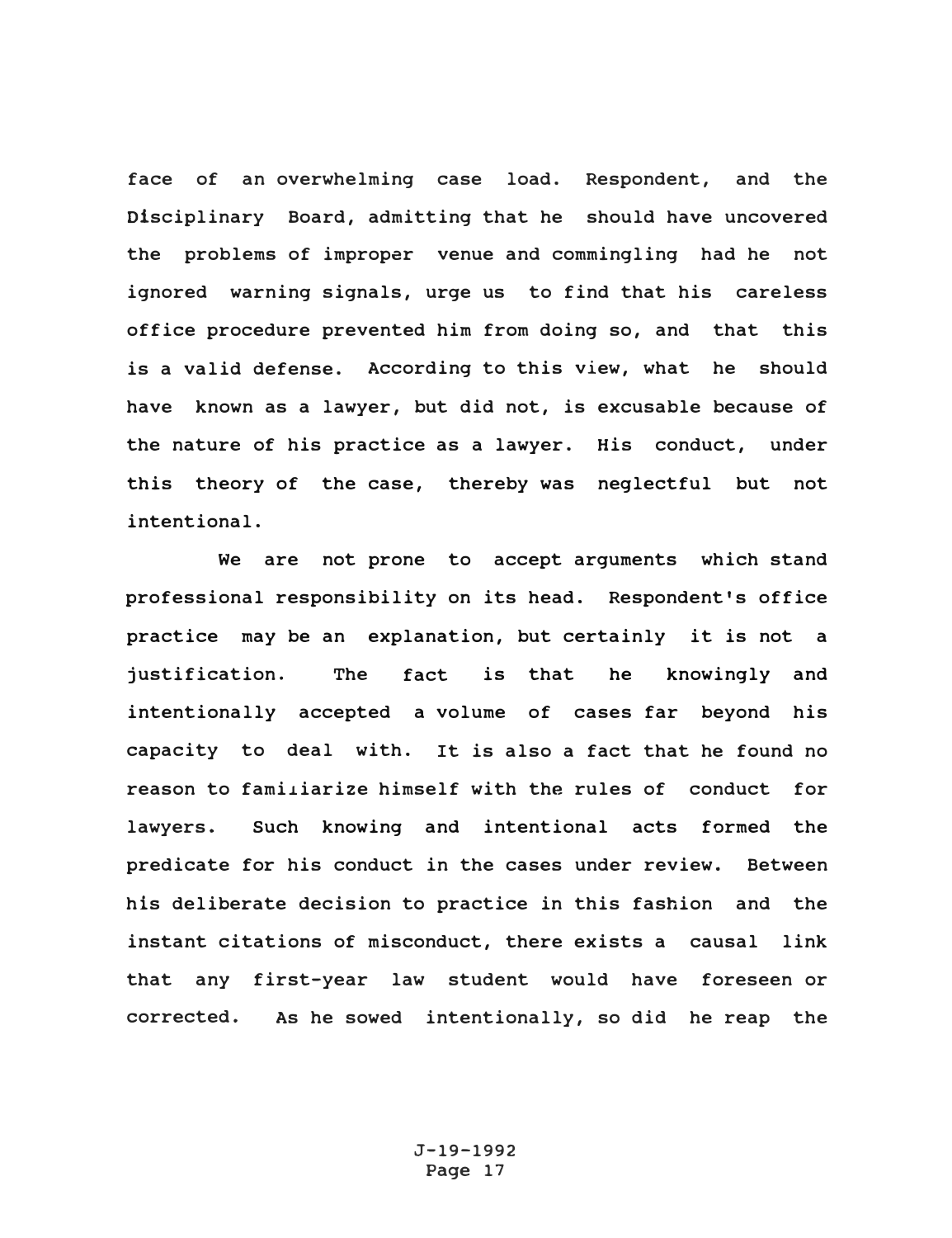consequences. To have it otherwise would put the legal profession and the judiciary in the position of justifying misconduct resulting from abhorrent office procedure and lack of discipline.

Accordingly, the Rule to Show cause is made absolute and Respondent, Michael E. Davis, is hereby disbarred, effective May 21, 1986.

MR. JUSTICE LARSEN and **MR.** JUSTICE ZAPPALA did not participate in the consideration or decision of this case.

MR. JUSTICE CAPPY files a Dissenting Opinion.

MR. JUSTICE McDERMOTT did not participate in the decision of this case.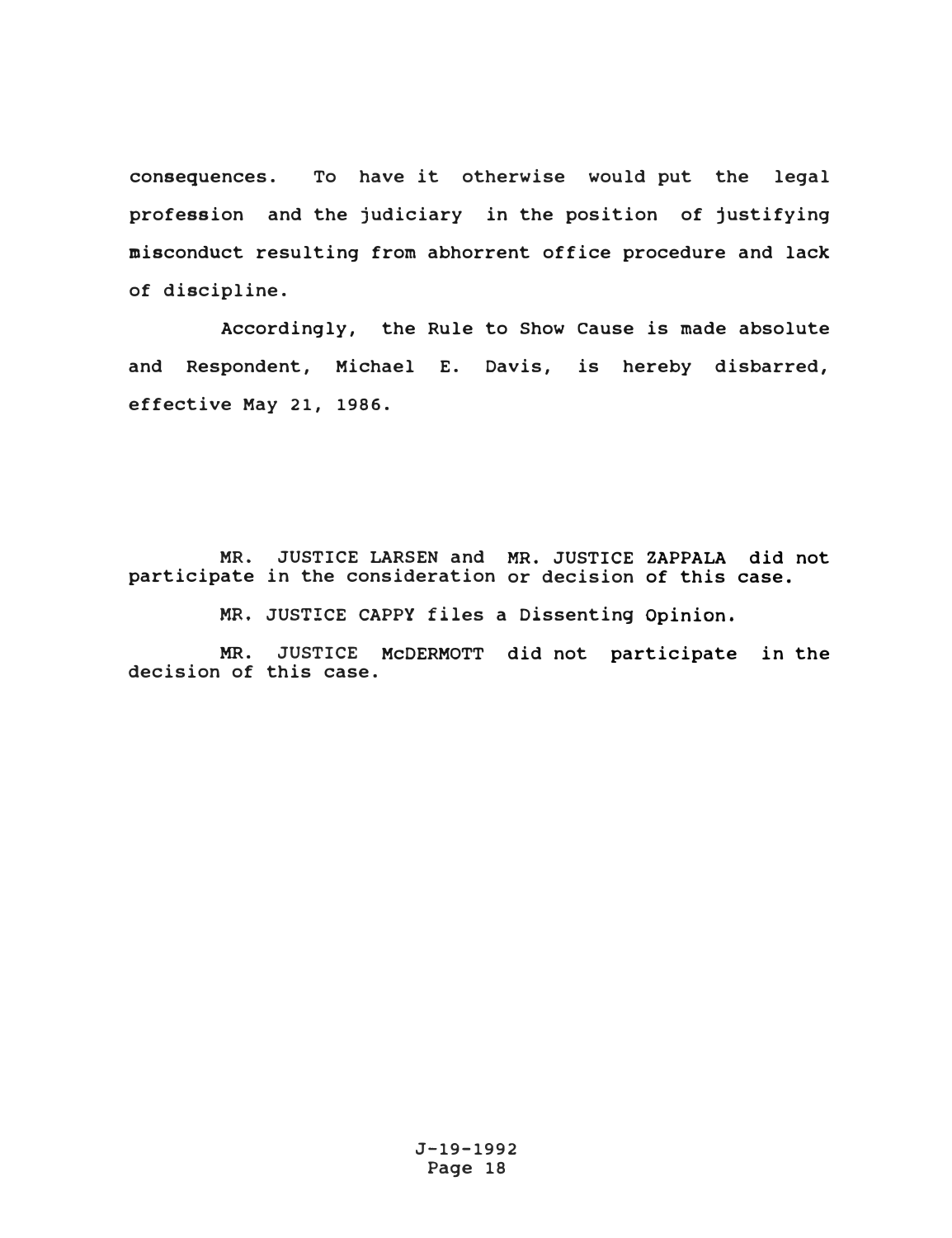## $[J-19-1992]$ IN THE SUPREME COURT OF PENNSYLVANIA

| OFFICE OF DISCIPLINARY COUNSEL, | : No. 795 Disciplinary Docket<br>No. 2                |
|---------------------------------|-------------------------------------------------------|
| Petitioner                      | ٠<br>Disciplinary Board Nos. 74 DB<br>87 and 12 DB 88 |
| v.                              | Attorney Registration No. 19718                       |
| MICHAEL E. DAVIS,               | (Allegheny County)                                    |
| Respondent                      | ARGUED: January 23, 1992                              |

## DISSENTING OPINION

# **NR. JUSTICB CAPPY DECIDED: September 16. 199Z**

I respectfully dissent. This Court, in response to the report and recommendation filed in this matter on October 9, 1990, by the Disciplinary Board, issued a rule upon respondent, Michael E. Davis to show cause why he should not be disbarred from the practice of law in the Commonwealth of Pennsylvania. I would discharge the rule to show cause and order Davis suspended from the practice of law effective May 21, 1986, for a period of time equal to that which he has already served.

The disciplinary matter before this Court was commenced by two separate petitions for discipline filed by the Office of Disciplinary Counsel (ODC), charging Davis with numerous violations of the provisions of the disciplinary rules of the Code of Professional Responsibility. On October 5, 1987, ODC filed its petition, docketed No. 74 DB 87, accusing Davis of neglect and of counseling two unrelated clients to misrepresent their counties of residence in order to circumvent venue requirements, thus reducing the costs associated with their divorces. It also accused Davis of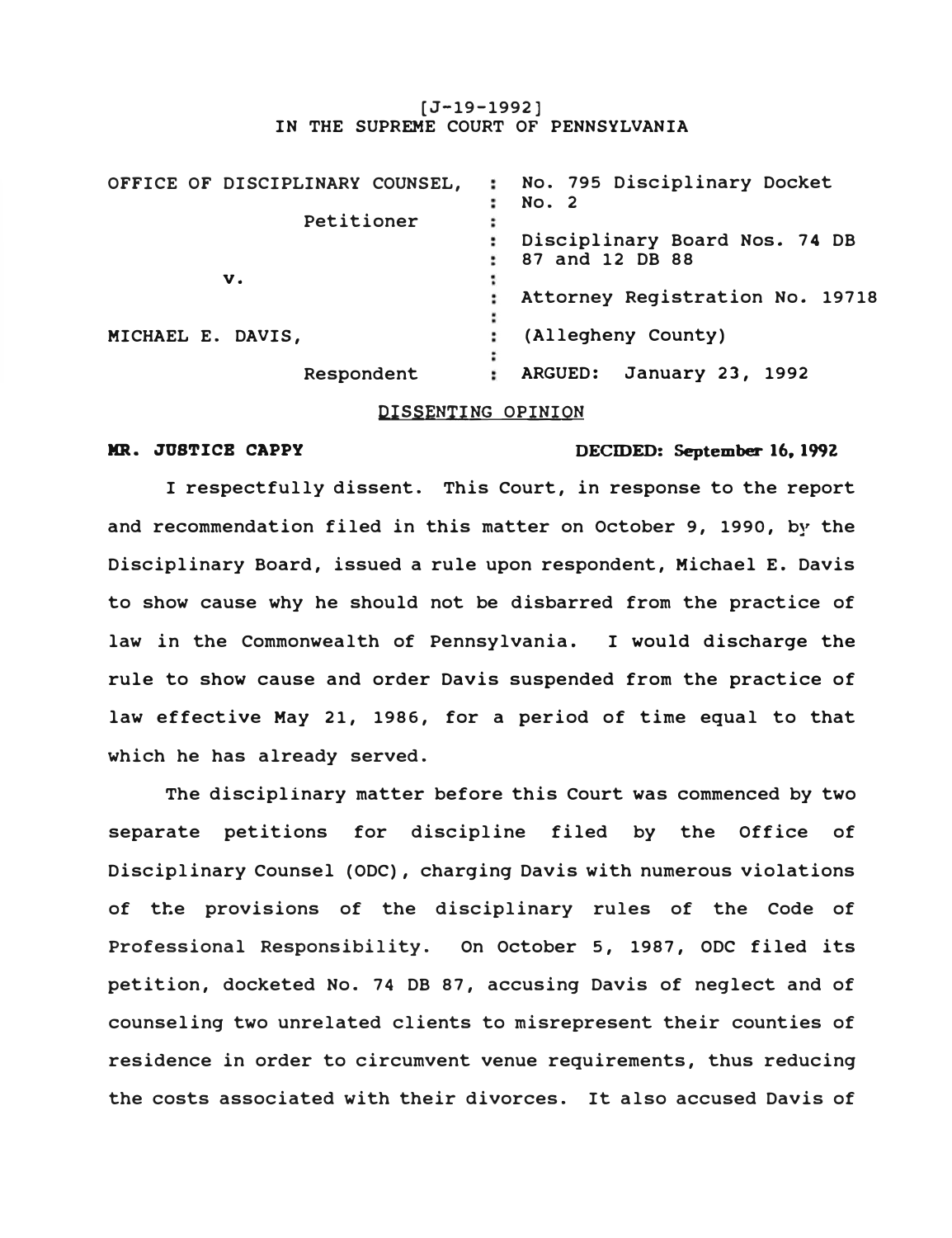participating in the creation and preservation of evidence that he knew was false. On February 2, 1988, ODC filed its petition, docketed No. 12 DB 88, accusing Davis of improperly handling master's fee refunds in seven divorce actions in Lancaster County.

Both matters were referred to a Hearing committee. At the hearing, ODC presented no witnesses, and only Davis testified on his behalf. On August 3, 1989, the Hearing Committee issued its report, finding Davis intentionally violated numerous disciplinary rules, and recommending that Davis be disbarred. oral argument was subsequently held before the Board pursuant to Pa.R.D.E. 208(d). On October 9, 1990, the Board issued its report, finding Davis did not intentionally violate the disciplinary rules, and recommending that Davis be suspended from the practice of law for six months to run concurrent with a prior suspension imposed at No. 78 DB 82 by order of this court dated February 28, 1985.**<sup>1</sup>**

This matter was then referred to the attention of this Court for review and action pursuant to Pa.R.D.E. 208(e). Due to the great variance between the recommendations of the Hearing Committee and the Board based upon the same record, this Court, on February

 $1$  The Disciplinary Board initially remanded the matter back to the Hearing Committee to consider the question of laches arising from the time lapse between the alleged misconduct in 1982 and the filing of the Petitions for Discipline in 1987 and 1988. Hearing Committee determined that laches was not an issue, and<br>reasserted its recommendation that Davis be disbarred. The Board reasserted its recommendation that Davis be disbarred. The Board<br>accepted this recommendation as to laches. I agree that the accepted this recommendation as to laches. defense of laches is not applicable as Davis contributed to the delay and has not demonstrated the requisite prejudice arising from<br>such delay. However, I note with some interest that ODC's However, I note with some interest that ODC's contribution to the delay in this matter is rather ironic when viewed in light of its assertion that Davis' inattention to legal matters was sufficient to support a charge of neglect.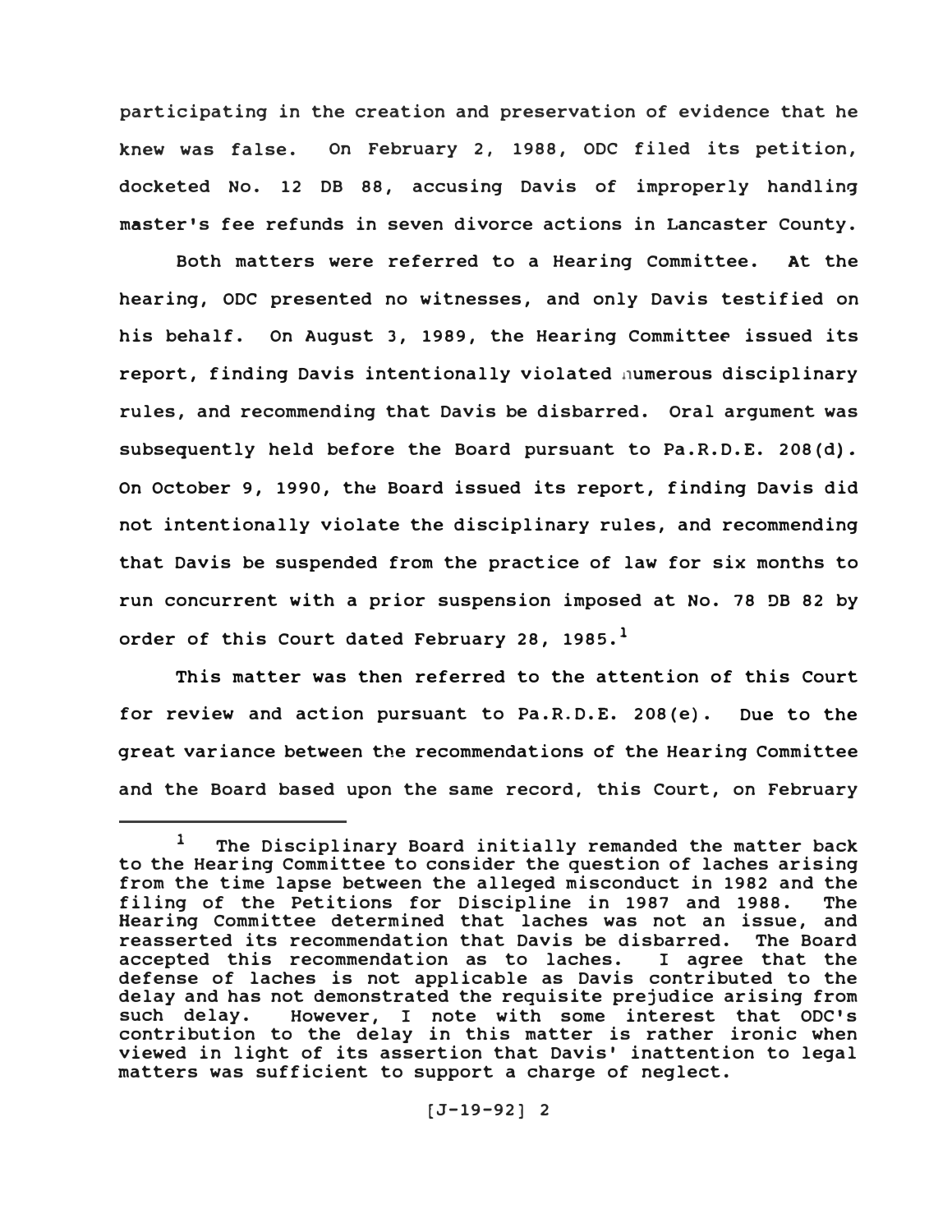27, 1991, entered a rule upon Davis to show cause why he should not be disbarred. On March 15, 1991, Davis requested oral argument pursuant to Pa.R.D.E. 208(e) (3), which this Court granted by order dated August 28, 1991. For the reasons that follow, I would discharge the rule to show cause and order Davis suspended from the practice of law effective May 21, 1986, for a period of time equal to that which he has already served.

The review of this Court in attorney discipline matters is de novo, and thus, this Court is not bound by the findings of either the Hearing Committee or the Board. Office of Disciplinary Counsel Y, Shorall, 527 Pa. 413, 416, 592 A.2d 1285, 1287 (1991). With this standard in mind, I proceed with a review of the matter sub judice.

This is not the first time that Davis has been sanctioned for unethical behavior. In fact, Davis has been subjected to numerous disciplinary proceedings and sanctions. Although he has complied with all sanctions previously imposed, he has remained on suspension status since May 21, 1984. While I am not compelled to address the intricacies of those prior proceedings and sanctions, it is apparent that nearly all of his prior violations were directly related to poor practice management. At the heart of Davis' problems is his decision to build a practice based upon a high volume of "simple" divorces.

In 1980, the Pennsylvania Legislature reformed the Divorce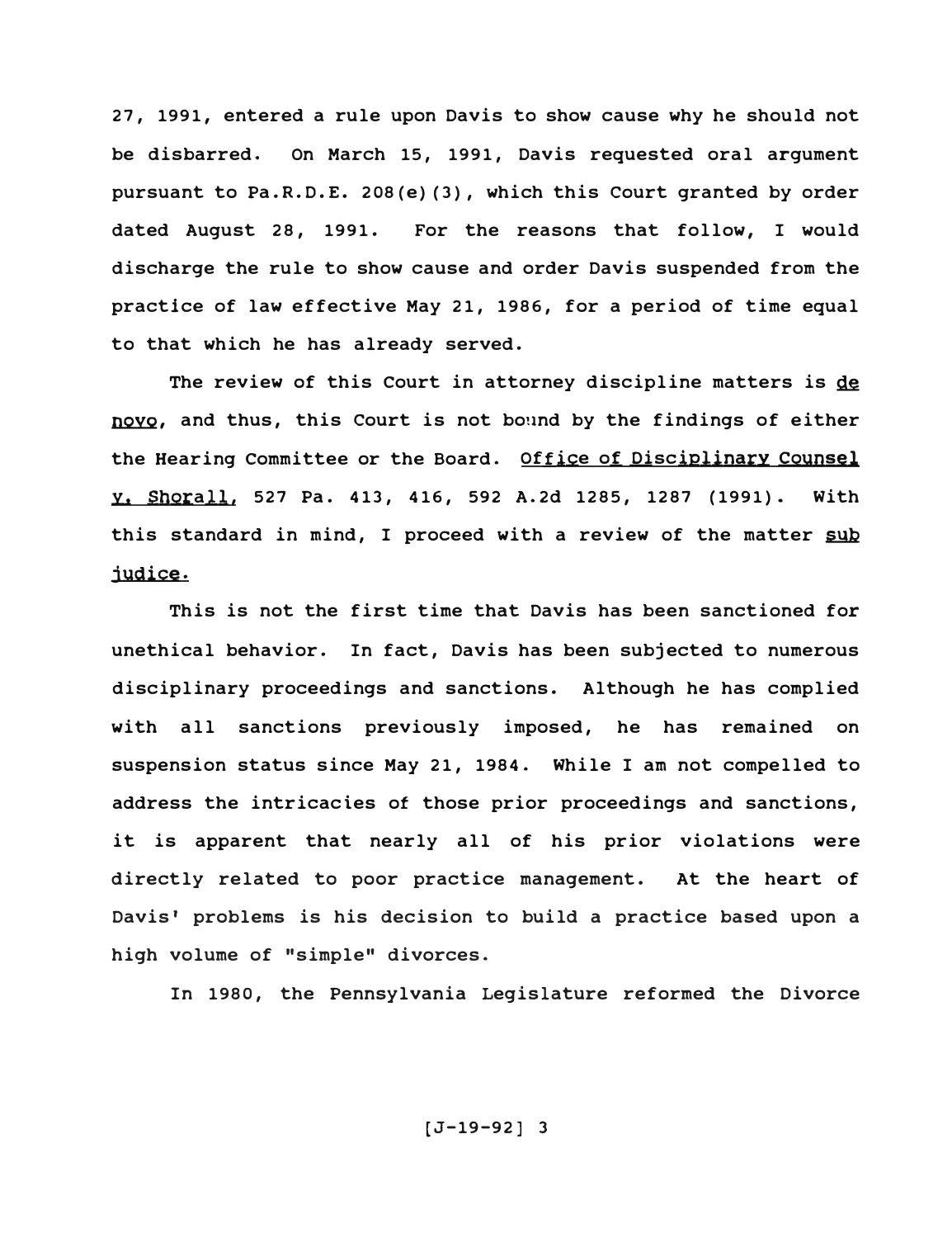$Code<sup>2</sup>$  to allow divorces upon consent without fault of either party. This permitted attorneys to complete divorce actions without court appearances, and with substantially reduced costs to the client. Based upon this change in the law, Davis began a statewide newspaper campaign advertising low cost services in these "No-Fault" divorce situations.

In response to these advertisements, each week Davis was responding to several hundred inquires, and was accepting, on average, 90 to 130 new cases. All of these cases were filed in Allegheny County regardless of where the parties resided until court officials, in response to a backlog of non-resident divorce cases began strict enforcement of venue requirements. Thereafter, Davis began filing non-resident actions in Cameron County, which was the lowest cost forum welcoming non-resident actions. However, Cameron County stopped this practice sometime after April 23, 1982, when the Court Administrator of Pennsylvania, pursuant to instructions from this Court, issued a memorandum and directive to all President Judges requiring strict enforcement of Pa.R.C.P. 1920.2.<sup>3</sup> precluding divorce actions from being brought in counties where neither the plaintiff nor the defendant resided.

**<sup>2</sup>**Act of 1980, April 2, F.L. 63, No. 26, 23 P.S. SlOl et. seq. The Divorce Code was officially codified by Act of 1990, Dec. 19, P.L. 1240, No. 206, 23 Pa.�.s. §3101 et seq.

**<sup>3</sup>**Pa.R.C.P. 1920.2 in effect at the time of this memorandum and directive provided that a divorce action could be brought only in the county in which the plaintiff or the defendant resides. This rule was subsequently amended in 1989, and now provides that a divorce action may also be brought in a county upon which the parties have agreed.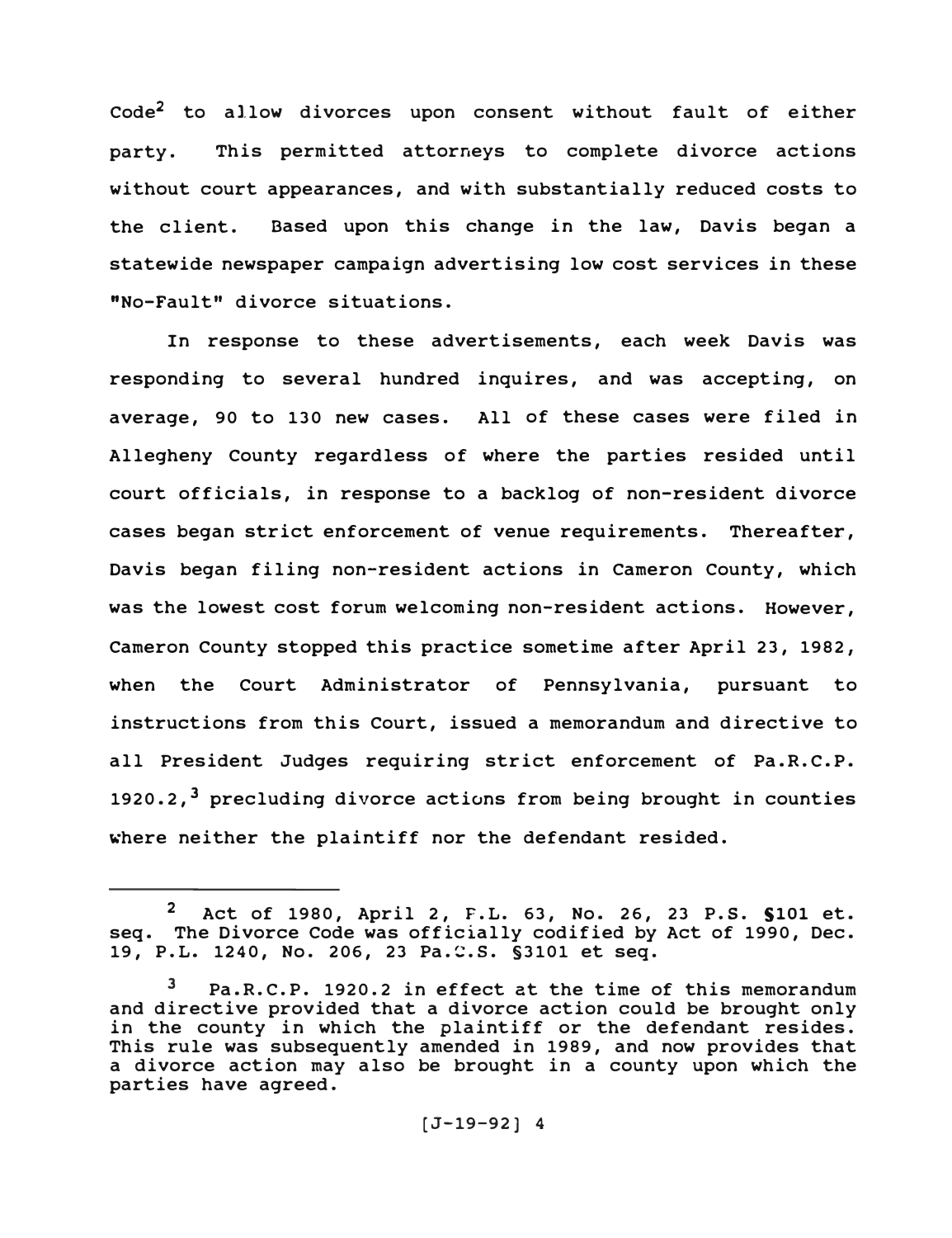The record does not reveal precisely when Davis was notified by court officials of Cameron County that it would no longer be permissible to file divorces in Cameron County where neither party resided therein. However, it is clear that when Davis received such notice he had already undertaken representation of Mrs. Michelle H. Dietrich and Mrs. Deborah R. Westcott, and had intended to file their divorce actions in Cameron County, which offered the lowest costs. Davis notified both of these women that he would no longer be able to file their actions in Cameron County, and that the costs associated with their actions would be higher in the counties in which they or their husbands resided. It is the events that transpired thereafter in these two cases that resulted in the charges by ODC through its Petition for Discipline dated October 5, 1987 and docketed 74 DB 87.

In the Dietrich matter, ODC alleges that Davis counseled Mrs. Dietrich to use a fictitious address in order to reduce costs associated with her divorce action, and filed documents that falsely represented her county of residence, when he knew or it was obvious that the address was false. The facts support only one of these contentions.

After Davis notified Mrs. Dietrich that he would not be able to file her divorce in Cameron County, Mrs. Dietrich, in seeking to have her divorce filed in the least costly county, informed Davis tnat her address in Montgomery County was a temporary school address and that her permanent address was in Philadelphia county. Based upon this information, Davis prepared and filed a verified

(J-19-92) 5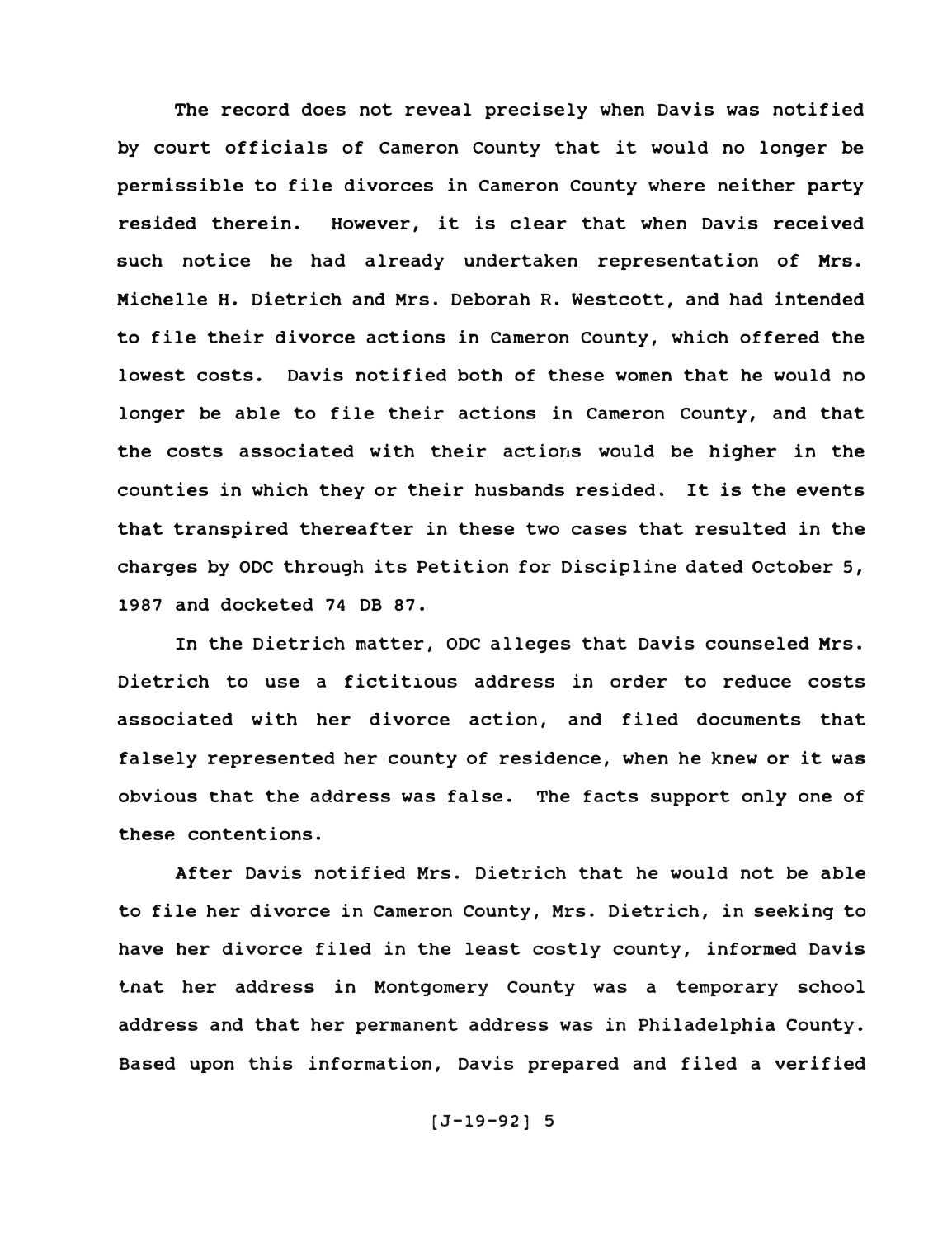complaint providing that Mrs. Dietrich resided in Philadelphia County. Thereafter, the Court of Common Pleas of Philadelphia county requested a sworn affidavit from Mrs. Dietrich providing the dates she resided in Philadelphia County. Davis prepared an affidavit using the Philadelphia address, which Mrs. Dietrich executed. In response to this affidavit, the court scheduled a hearing for the purpose of establishing the residence of the parties and the proper venue for the divorce action. Mrs. Dietrich appeared at this hearing alone in order to reduce costs. At the hearing, Mrs. Dietrich falsely testified under oath that she resided in Philadelphia County, but recanted her testimony when the court confronted her with a communication from the Department of Public Welfare that indicated that her permanent residence was in Montgomery county. The case was then transferred to Montgomery County.

ODC urges this Court to conclude that Davis conferred with Mrs. Dietrich regarding her situation, counseled her to lie regarding her permanent residence and knowingly filed a complaint and supporting affidavit referencing the fictitious address. In support of this position ODC offers a stipulation as to what Mrs. Dietrich's testimony would have been had she appeared at the hearing in this matter. **<sup>4</sup>**I find this stipulation incredible, as it was prepared upon the uncorroborated and unsworn allegations of

**<sup>4</sup>**Through this document, Davis only stipulated as to how Mrs. Dietrich would testify if she appeared at the hearing. He did not stipulate that the testimony was truthful, and merely accepted the admission of the testimony without the right to cross-examine Mrs. Dietrich.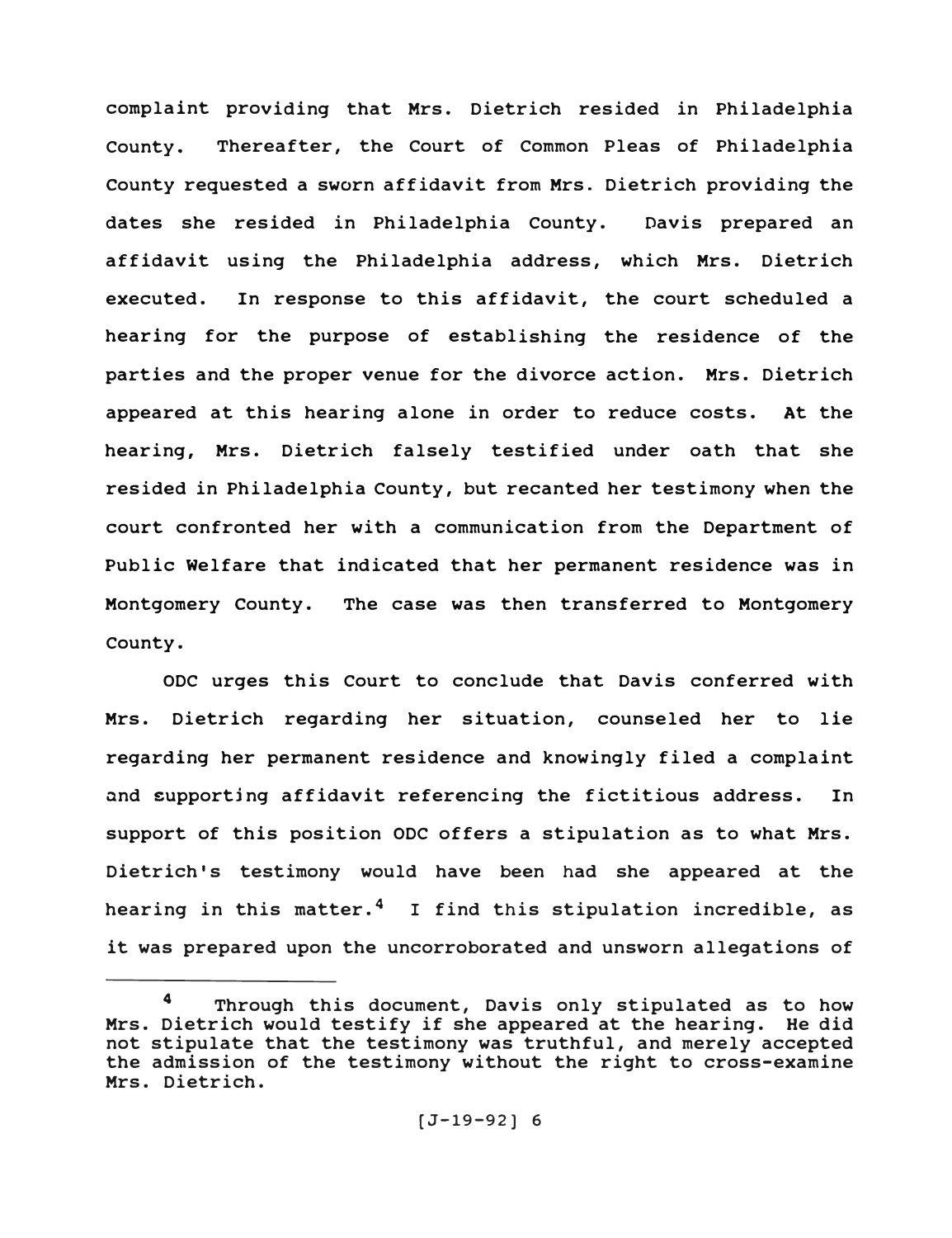a client who: expressly informed Davis that her permanent residence was in Philadelphia County; verified the address set forth in the complaint; and admits that while under oath, she misrepresented her place of residence to the Court of Common Pleas of Philadelphia County on two separate occasions. I choose to believe the testimony of Davis that at all times he believed that Mrs. Dietrich's permanent residence was in Philadelphia County, and that he did not counsel her to utilize a fictitious address. Accordingly, I find insufficient evidence to conclude that Davis either counseled Mrs. Dietrich to utilize a fictitious address, or knew up until the time he filed the complaint that Mrs. Dietrich did not have a permanent residence in Philadelphia.

However, the record does reveal that Davis's contact with Mrs. Dietrich and the Court of Common Pleas of Philadelphia County after the filing of the complaint should have alerted him to a problem regarding her residence. Davis clearly ignored many warning signs: Mrs. Dietrich's goal of obtaining the least expensive divorce possible; her convenient story about a temporary college address once she learned that it was cheaper to file in Philadelphia County rather than Montgomery County; her desire to continue to receive mail at the Montgomery County address; and the questions being posed by the court concerning her residency. The combination of all of these signs should have prompted Davis to make further inquiry prior to filing the affidavit of residency and demonstrates insufficient attention to detail. While this failure was obviously exacerbated by the deluge of other obligations inherent in the

 $[J-19-92]$  7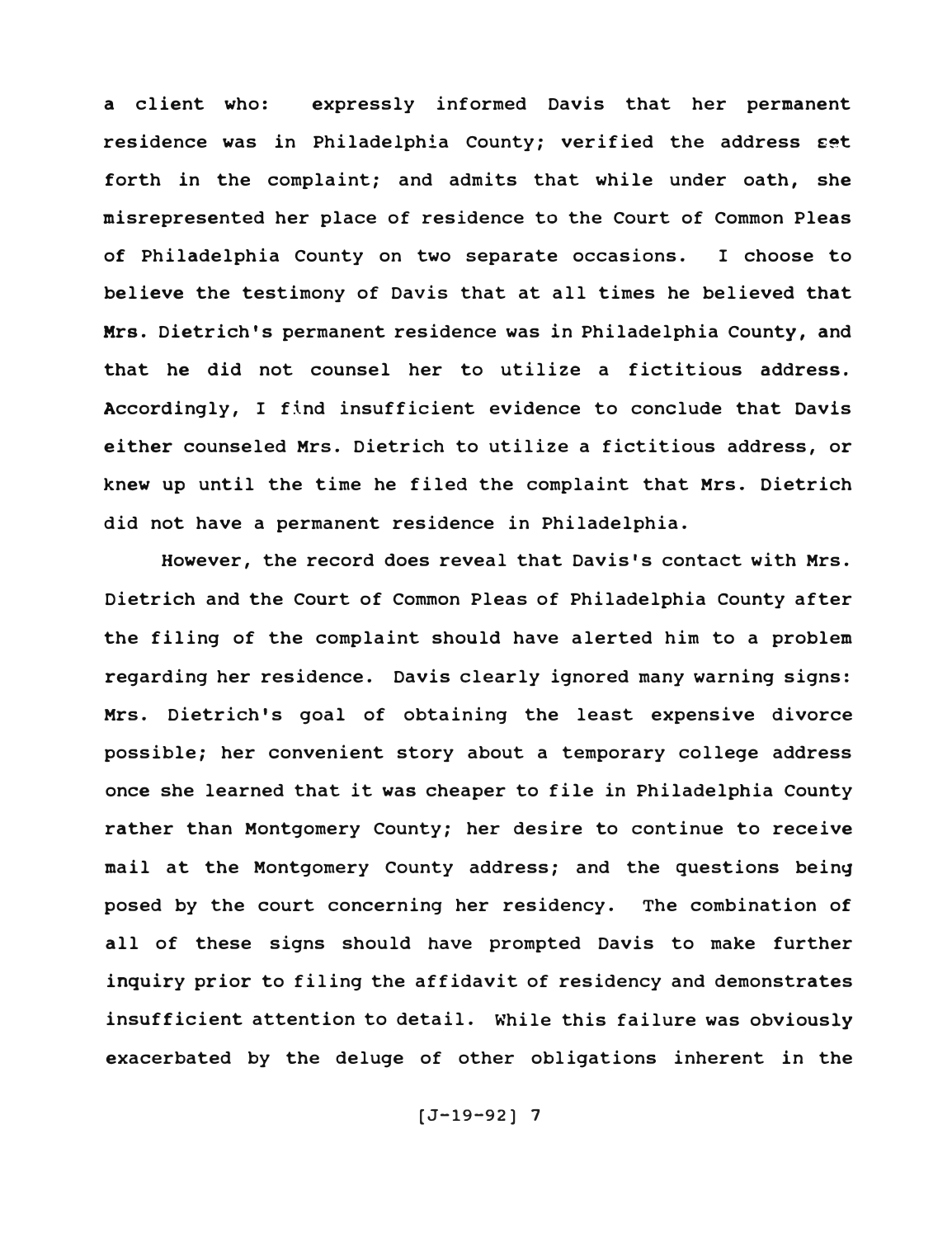high-volume practice Davis undertook, had he been more diligent, it would have been obvious to him that Mrs. Dietrich did not live in Philadelphia.

I am not convinced that his ignorance of these warning signs rises to the level of an intentional act, but once they appeared Davis should not have prepared the affidavit of residency until conducting an investigation. Therefore, I find that on these facts, Davis had an affirmative duty to act on that which should have been obvious. His failure to act under these circumstances amounts to a violation of Disciplinary Rule 7-102 (A) (6) (participation in the creation or preservation of eviden�e when it is obvious that the evidence is false), and Disciplinary Rule 1- 102 (A) (6) (conduct that adversely reflects on his fitness to practice law) •

In the Westcott case, CDC alleges that Davis similarly counseled Mrs. Westcott to use a fictitious address in order to reduce costs associated with her divorce action. It also alleges that Davis neglected this matter. The facts do not support these contentions.

After Davis notified Mrs. Westcott that he would not be able to file her divorce action in Cameron County, a confusing sequence of events occurred, encompassing the termination and reinstatement of Davis as counsel, the refund and repayment of costs and fees, missing correspondence, and ultimately an inability to locate Mrs.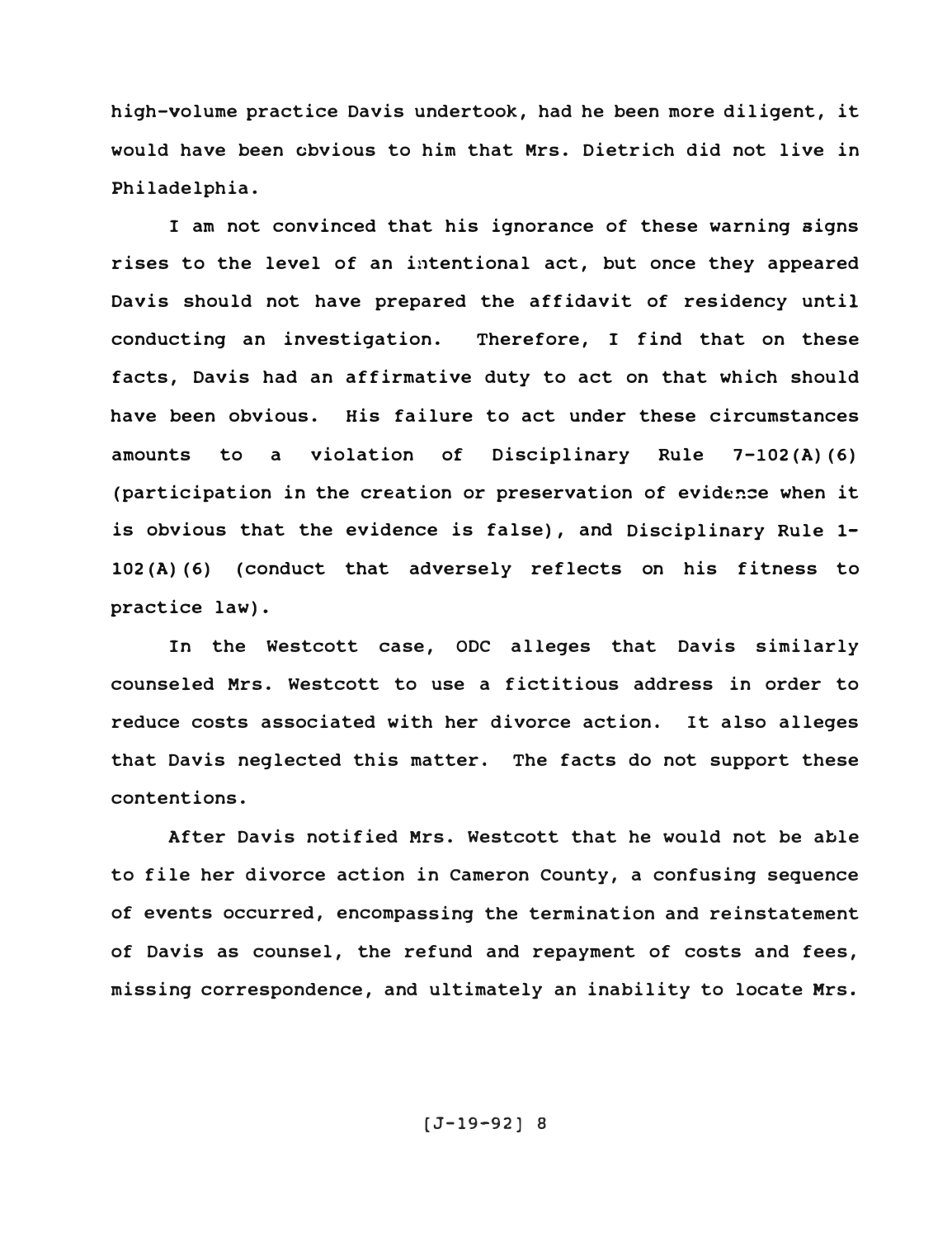Westcott's file.<sup>5</sup> Thereafter. Mrs. Westcott wrote Davis and provided him with a Bucks County address that he could use to file her divorce action. Davis prepared a complaint using the Bucks County address, which was never filed. Mrs. Westcott eventually terminated Davis' representation, and Davis refunded all monies paid by Mrs. Westcott. Davis handled the Westcott case for approximately six months.

Davis testified that he never believed that Mrs. Westcott resided in Bucks "ounty and that he did not counsel her to provide the fictitious Bucks County address. He stated that he prepared the complaint using the Bucks County address, but that he did not file it because he was not convinced that her husband resided in Bucks County. I choose to believe Davis rather than Mrs. Westcott whose unsworn allegations were offered by ODC through the same stipulation discussed in connection with the Dietrich matter. In addition, I believe that Mrs. Westcott is responsible for much of the delay in this matter, and that Davis' poor management only compounded the problem.

I agree with the conclusion of the Board that Mrs. Westcott presents the picture of a difficult client. She terminated Davis as counsel and demanded a refund when she learned of the additional costs; subsequently reinstated Davis; provided Davis with a fictitious address; and ultimately terminated Davis again when he

<sup>&</sup>lt;sup>5</sup> These events are essentially irrelevant to the charges before this Court except to the extent that they provide reasons for the delay in this matter and further evidence of the complete inadequacy of Davis' office management system to handle his excessive case load.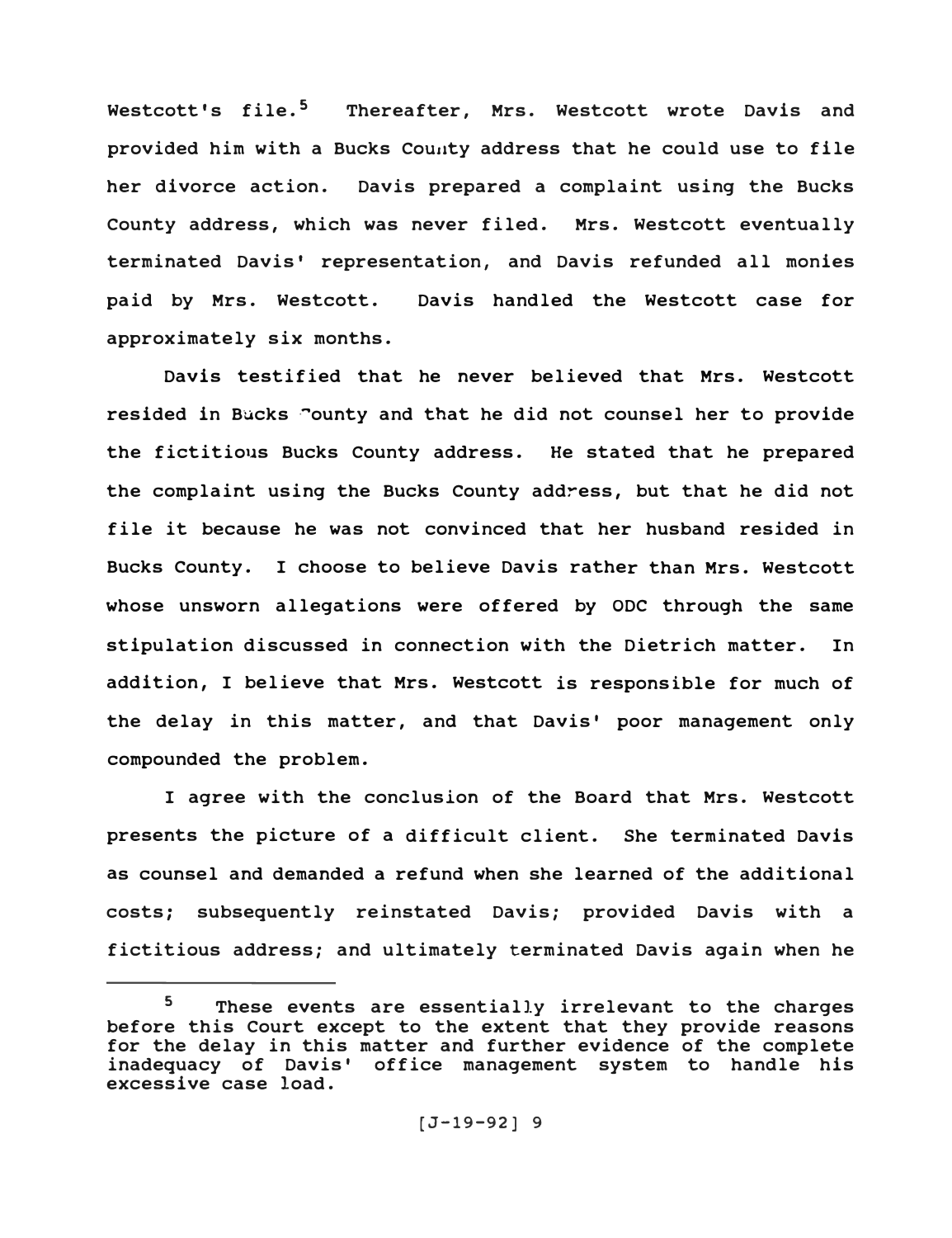did not file the complaint because he was 1.ot convinced that her husband resided in Bucks county. As further evidence of her own lack of diligence in pursuing a divorce, I note that as of the first hearing in 1988 she still had not obtained a divorce. However, Davis' conduct did not help alleviate the problems in this case.

Davis was inundated with hundreds of pieces of correspondence each day. His filing system was complicated, disorganized and sloppy. Many functions were performed automatically by secretarial staff, and resulted in delay, missing correspondence and files. Clearly, Davis should have kept abreast of the status of his representation of Mrs. Westcott, and been more diligent in investigating the residency question. However, while Davis' conduct demonstrates poor management of a law office and in some ways falls below the standard I believe should be maintained by members of the profession, I am not convinced that Davis counseled Mrs. Westcott to utilize a fictitious address or excessively neglected this matter.

ODC's second Petition for Discipljne dated February 2, 1988, and docketed No. 12 DB 88, arises in connection with seven divorce actions filed in Lancaster County. ODC alleges that Davis intentionally failed to return entrusted funds and improperly commingled these funds with funds that were the sole property of his law firm.

At the time these actions were filed, Lancaster County required the payment of master's fees regardless of whether they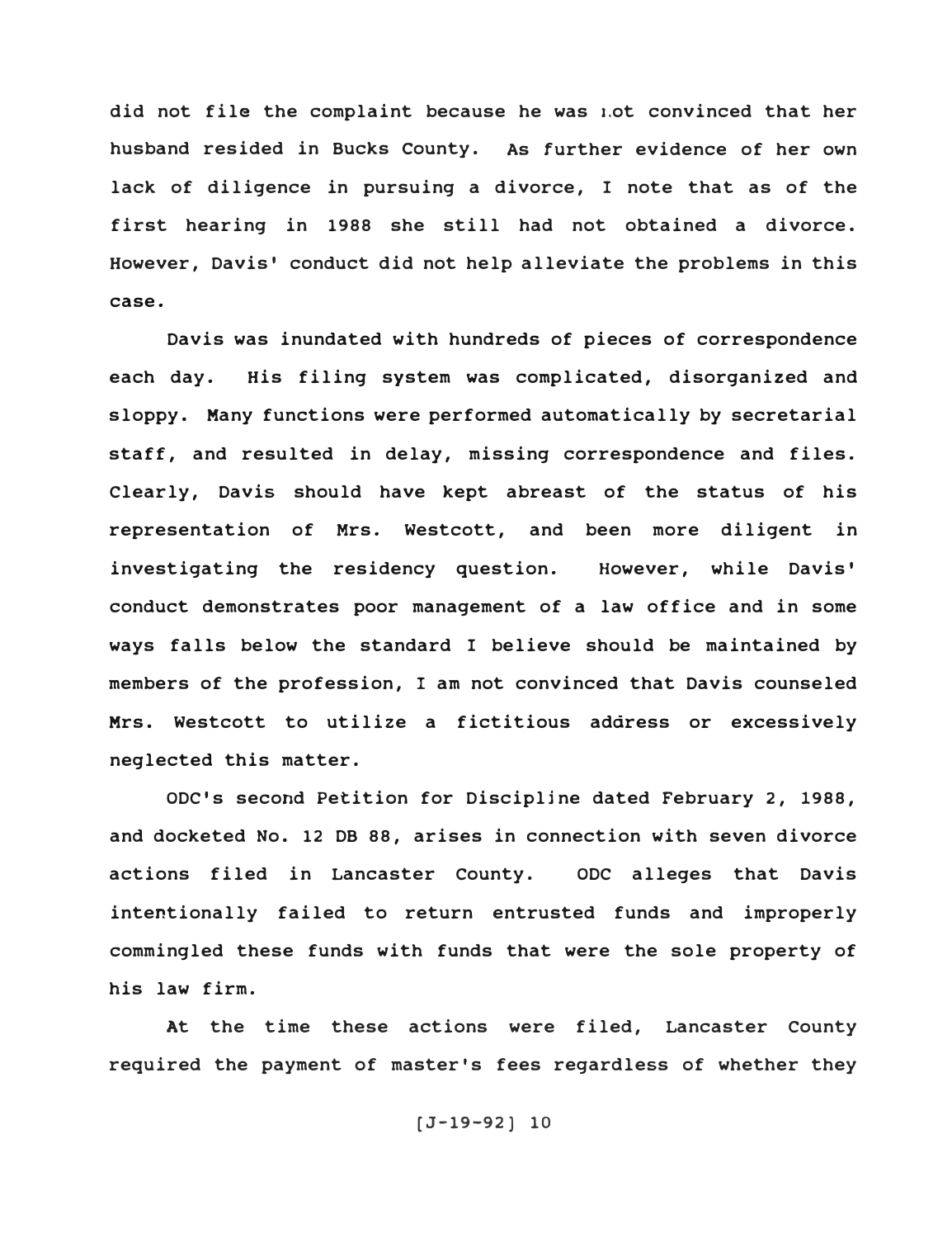were necessary. Once a divorce decree was issued in cases where a master was not required, the master's fees would be refunded upon praecipe by counsel. At the time the complained of conduct occurred, Davis was involved in many divorce actions in Lancaster county. When a Lancaster County divorce decree was issued, Davis would praecipe the court for the return of master's fees advanced. When the fees were returned, Davis would instruct a secretary to deposit the funds and prepare a check for the client. This system provided no procedure for �nsuring that unused funds requested from Lancaster County were actually returned.

The record reveals that in the seven cases at issue, which represented approximately 10 to 25 percent of the active Lancaster actions, Davis did praecipe for the return of the unnecessary master's fee advances. However, r one reason or another Lancaster County did not refund the fees, and Davis did not inquire as to the status of the fee refunds. Ultimately, once Davis learned of the problem, he immediately refunded these fees to his clients. Clearly, Davis did not attempt to cover-up or conceal the receipt of funds or seek to convert client funds to his own use. Thus, while Davis' conduct again leaves much to be desired, it simply does not support a finding that Davis sought intentionally deprive his clients of these funds. to

However, I would be remiss if I did not admonish Davis for depositing the master's fee refunds into a bank account containing law firm funds, as Davis is charged with knowledge of the requirements of the disciplinary rules. His actions clearly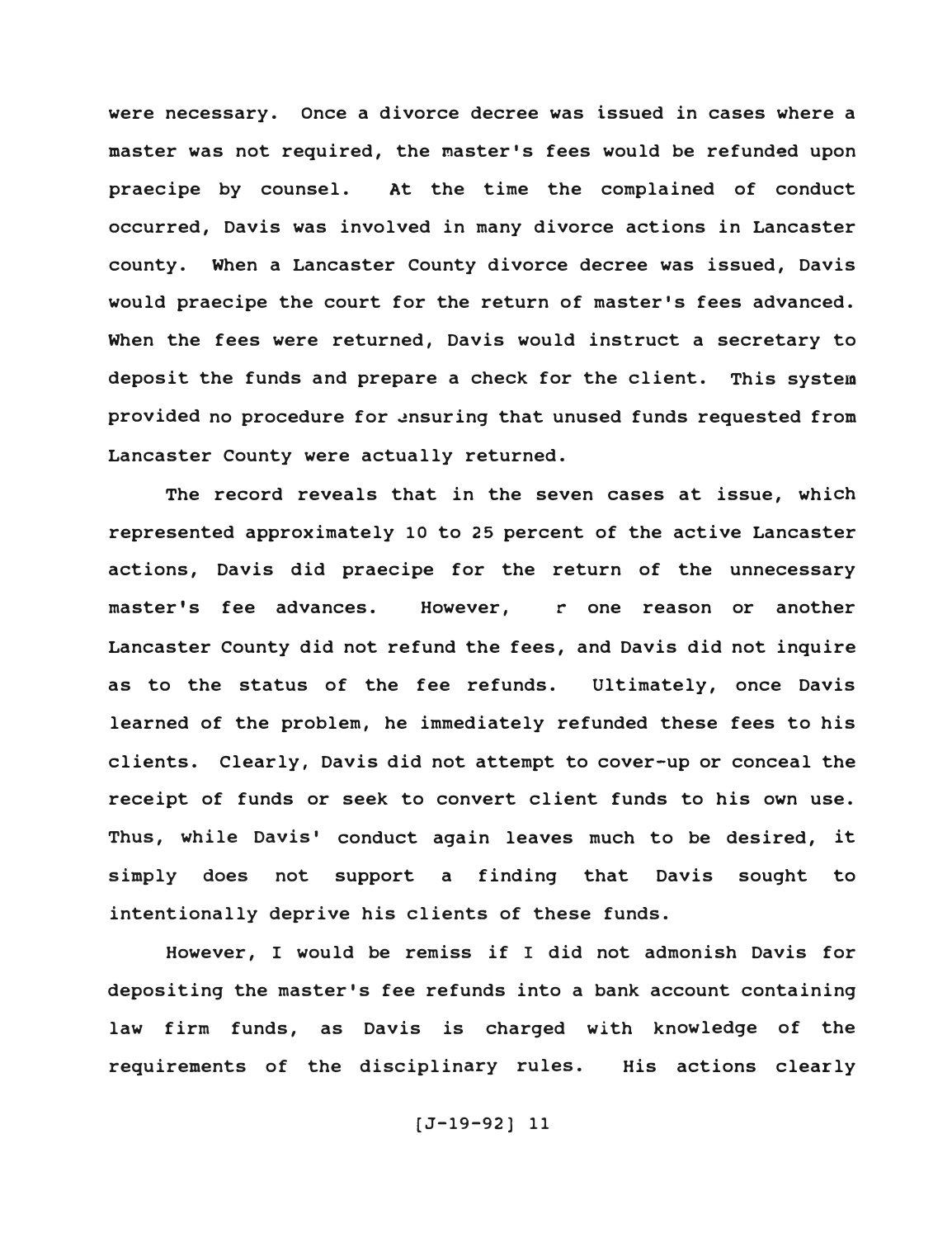violated Disciplinary Rule 9-102(A) (preserving identity of funds and property of a client). While there is no excuse for such commingling of funds, I believe it is a manifestation of inexperience compounded by a high volume practice.

# sanction

The practice of law requires enormous dedication and attention to detail. As Davis learned, simple legal matters are relatively rare, and become non-existent when one attempts to handle these "simple" matters in high volume. Thus, in a high volume setting, competent and ethical representation becomes nearly impossible by any practitioner, absent supreme business acumen. This is a gift that few possess, and unfortunately for Davis, one that he certainly did not possess at the time of the conduct that gave rise to the matter sub judice.

The charges against Davis occurred as a direct result of his time constraints and the inability of his office to efficiently and properly act upon the matters associated with the high volume of cases. Considering the enormous amount of responsibility that Davis undertook, his total lack of organizational buriness tools, and his unreasonable reliance upon support staff, Davis' ability to act competently and ethically on behalf of his clients was doomed to fall short. However, I believe, as did the Board, that these failures do not warrant the severe sanction of disbarment, as they are not the type of conduct for which disbarment is appropriate.

ODC would have this court believe that it is precluded from disregarding the findings of the Hearing Committee that Davis

(J-19-92) 12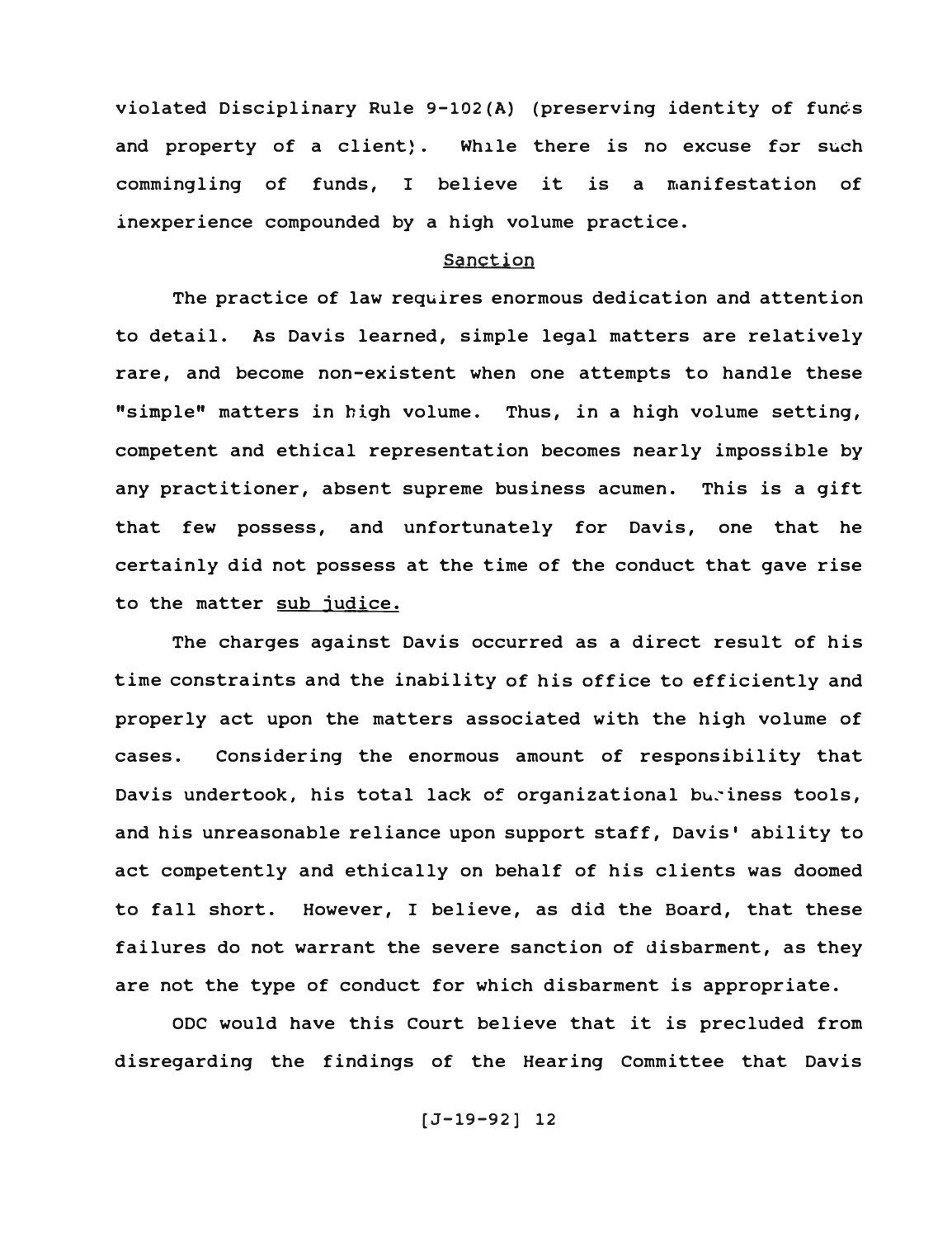intentionally violated the disciplinary rules, as only the Hearing committee can weigh the credibility of Davis. However, this Court is not bound by these findings. Shorall, Id, at 416, 592 at 1287. There is no credible evidence that Davis acted intentionally in any of these matters, and his actions did not result in the loss of any of his clients' funds or abilities to exercise their rights. Thus, I believe this Court is left only with a judgment concerning the by-products of a poorly managed law practice, which fall below the requisite standard of care.

Initially, I am somewhat concerned with Davis' lengthy disciplinary record. However, as Davis' shortcomings in the matter sub judice were the result of poor business management and not a conscious effort to violate the disciplinary rules, I conclude that Davis• conduct does not reflect negatively upon his honesty, integrity, knowledge of the law or fitness to practice law. It is the lack of these characteristics that may warrant the extreme sanction of disbarment in order to protect the public, maintain the integrity of the bar, and preserve our ability to police ourselves. See Office of Disciplinary Counsel v. Keller, 509 Pa. 573, 506 A.2d. 872 (1986). As I believe Davis possesses these characteristics, the extreme sanction of disbarment is not warranted.

Since May 21, 1984, Davis has not practiced law, and despite being subjected to the uncertainties associated with his ongoing suspension status, rather than attempt to continue his life in a new direction, he has nurtured his ties to the law. He has

(J-19-92) 13